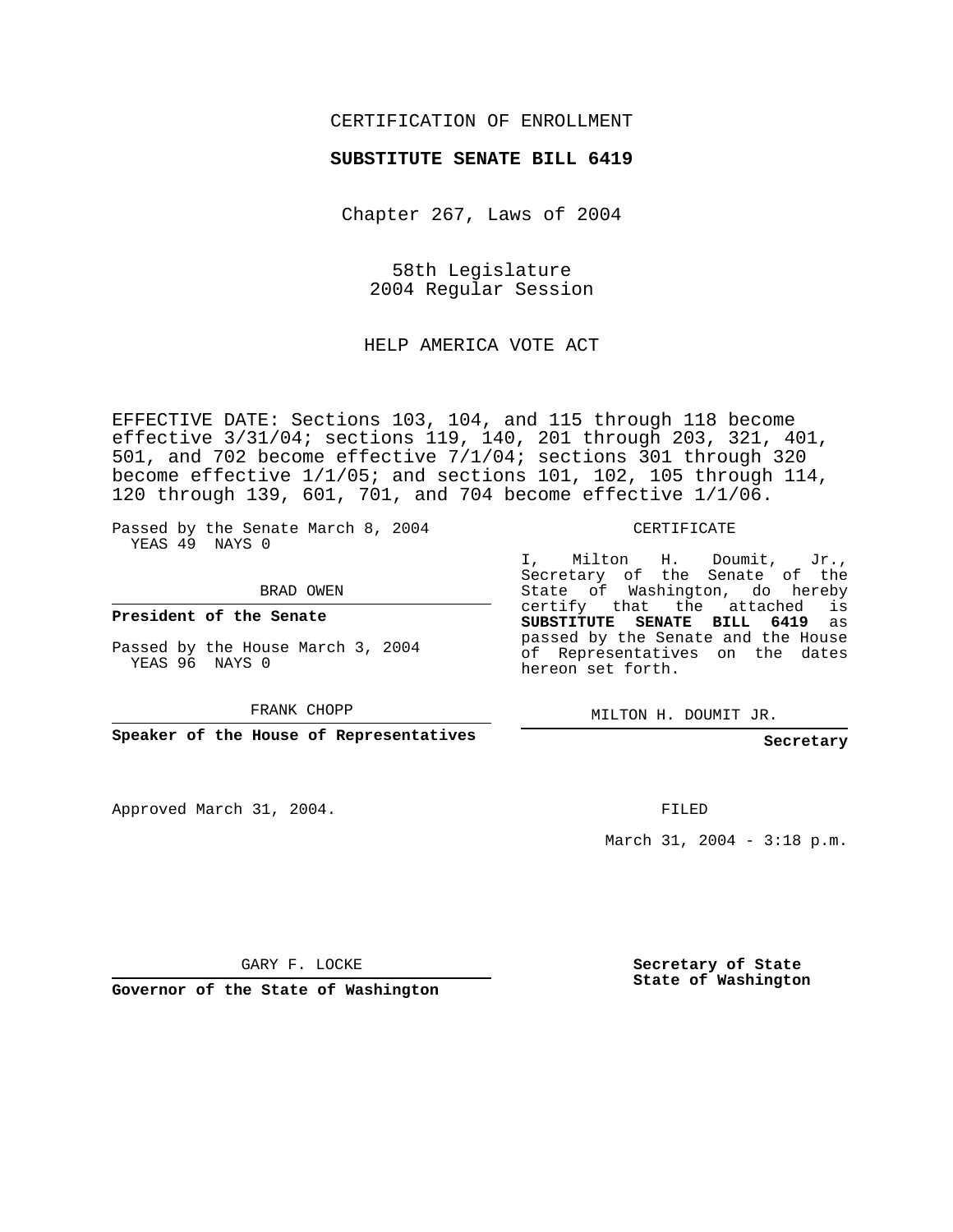## **SUBSTITUTE SENATE BILL 6419** \_\_\_\_\_\_\_\_\_\_\_\_\_\_\_\_\_\_\_\_\_\_\_\_\_\_\_\_\_\_\_\_\_\_\_\_\_\_\_\_\_\_\_\_\_

\_\_\_\_\_\_\_\_\_\_\_\_\_\_\_\_\_\_\_\_\_\_\_\_\_\_\_\_\_\_\_\_\_\_\_\_\_\_\_\_\_\_\_\_\_

#### AS AMENDED BY THE HOUSE

Passed Legislature - 2004 Regular Session

#### **State of Washington 58th Legislature 2004 Regular Session**

**By** Senate Committee on Government Operations & Elections (originally sponsored by Senators Roach, Kastama, McAuliffe, Oke and Winsley; by request of Secretary of State)

READ FIRST TIME 02/10/04.

 AN ACT Relating to implementing the requirements of the Help America Vote Act; amending RCW 29A.08.010, 29A.08.020, 29A.08.030, 29A.08.105, 29A.08.110, 29A.08.115, 29A.08.120, 29A.08.125, 29A.08.135, 29A.08.140, 29A.08.145, 29A.08.155, 29A.08.220, 29A.08.240, 29A.08.250, 29A.08.260, 29A.08.320, 29A.08.350, 29A.08.360, 29A.08.420, 29A.08.430, 29A.08.510, 29A.08.520, 29A.08.540, 29A.08.605, 29A.08.610, 29A.08.620, 29A.08.630, 29A.08.640, 29A.08.710, 29A.08.760, 29A.08.770, 11.88.010, 29A.16.010, 29A.16.130, 29A.44.030, 29A.44.040, 29A.44.220, 29A.44.350, 29.33.305, and 29A.04.610; adding new sections to chapter 29A.08 RCW; adding new sections to chapter 29A.84 RCW; adding new sections to chapter 29A.04 RCW; adding new sections to chapter 29A.12 RCW; adding a new chapter to Title 29A RCW; creating a new section; repealing RCW 29A.04.181, 29A.08.530, 29A.08.645, 29A.08.650, and 29A.08.750; prescribing penalties; providing effective dates; providing an expiration date; and declaring an emergency.

BE IT ENACTED BY THE LEGISLATURE OF THE STATE OF WASHINGTON:

#### **PART I**

**STATEWIDE VOTER REGISTRATION DATA BASE**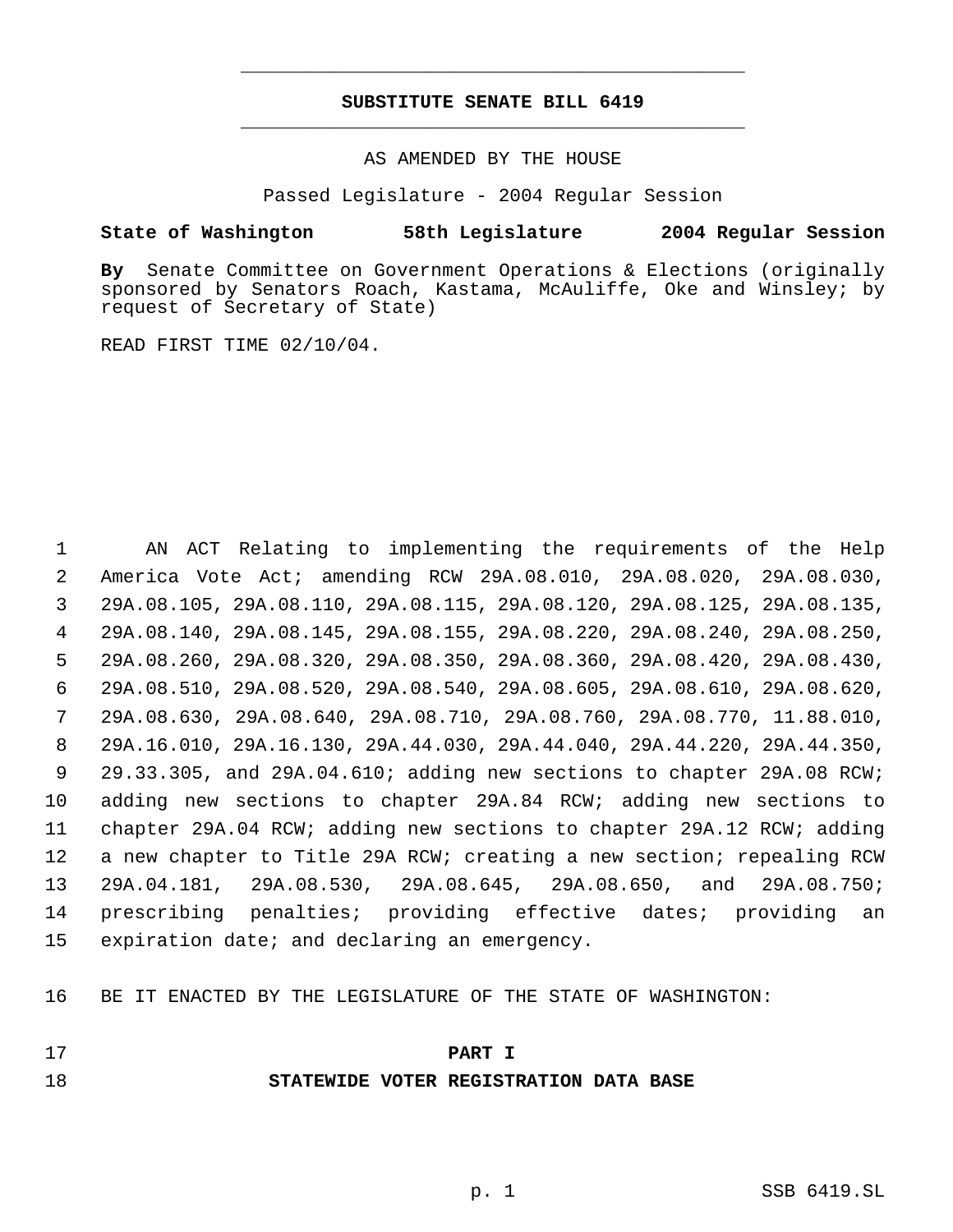NEW SECTION. **Sec. 101.** (1) The office of the secretary of state shall create and maintain a statewide voter registration data base. This data base must be a single, uniform, official, centralized, interactive computerized statewide voter registration list defined, maintained, and administered at the state level that contains the name and registration information of every legally registered voter in the state and assigns a unique identifier to each legally registered voter in the state.

 (2) The computerized list must serve as the single system for storing and maintaining the official list of registered voters throughout the state.

 (3) The computerized list must contain the name and registration information of every legally registered voter in the state.

 (4) Under the computerized list, a unique identifier is assigned to each legally registered voter in the state.

 (5) The computerized list must be coordinated with other agency data bases within the state, including but not limited to the department of corrections, the department of licensing, and the department of health.

 (6) Any election officer in the state, including any local election officer, may obtain immediate electronic access to the information contained in the computerized list.

 (7) All voter registration information obtained by any local election officer in the state must be electronically entered into the computerized list on an expedited basis at the time the information is provided to the local officer.

 (8) The chief state election officer shall provide support, as may be required, so that local election officers are able to enter information as described in subsection (3) of this section.

 (9) The computerized list serves as the official voter registration list for the conduct of all elections.

 (10) The secretary of state has data authority on all voter registration data.

 (11) The voter registration data base must be designed to accomplish at a minimum, the following:

(a) Comply with the Help America Vote Act of 2002 (P.L. 107-252);

(b) Identify duplicate voter registrations;

(c) Identify suspected duplicate voters;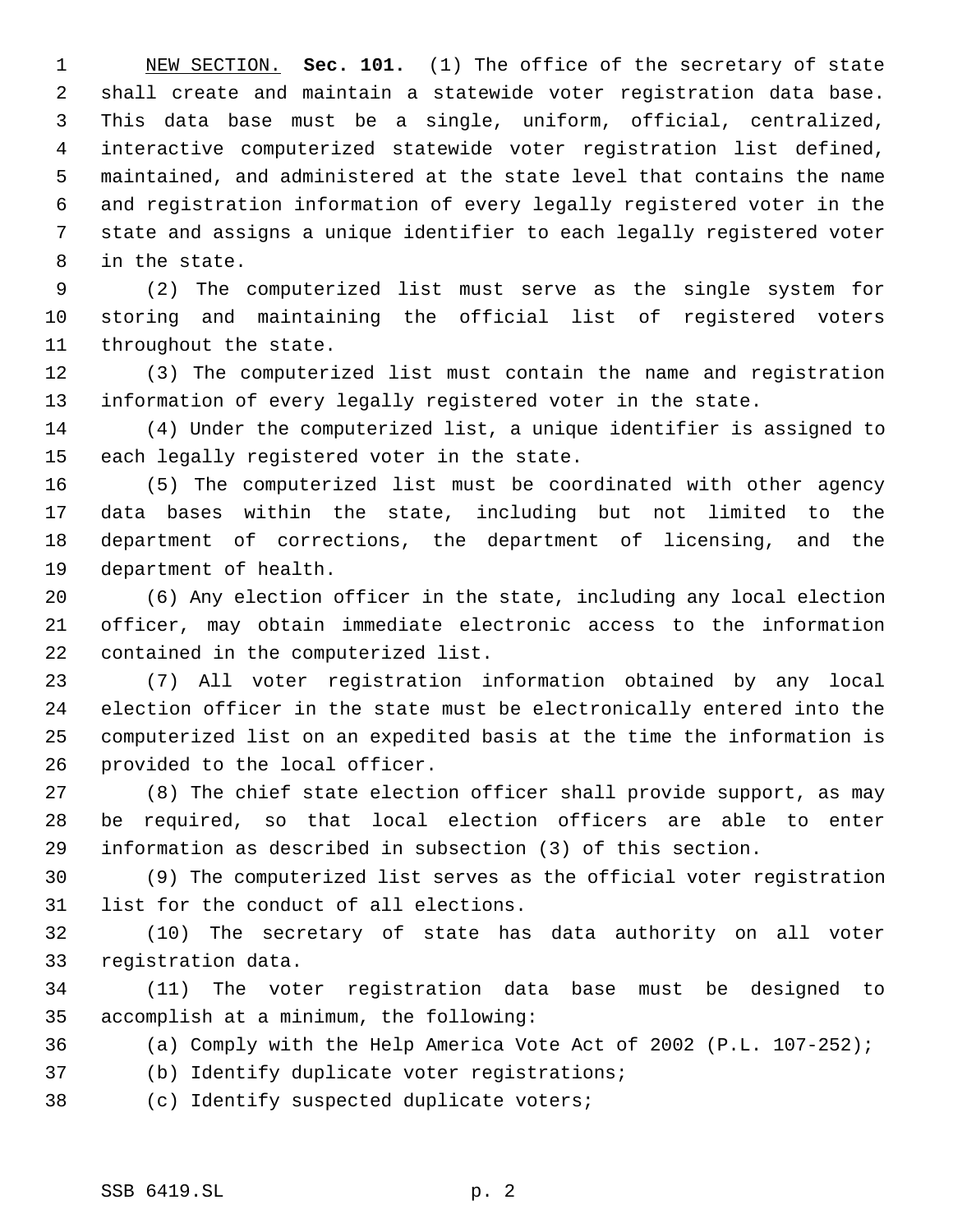(d) Screen against the department of corrections data base to aid in the cancellation of voter registration of felons;

 (e) Provide up-to-date signatures of voters for the purposes of initiative signature checking;

 (f) Provide for a comparison between the voter registration data base and the department of licensing change of address data base;

 (g) Provide online access for county auditors with the goal of real 8 time duplicate checking and update capabilities; and

 (h) Provide for the cancellation of voter registration for persons who have moved to other states and surrendered their Washington state drivers' licenses.

 **Sec. 102.** RCW 29A.08.010 and 2003 c 111 s 201 are each amended to read as follows:

 As used in this chapter: "Information required for voter registration" means the minimum information provided on a voter registration application that is required by the county auditor in order to place a voter registration applicant on the voter registration rolls. This information includes the applicant's name, complete 19 residence address, date of birth, ((and)) Washington state driver's license number, Washington state identification card, or the last four 21 digits of the applicant's social security number, a signature attesting 22 to the truth of the information provided on the application, and a check or indication in the box confirming the individual is a United 24 States citizen. If the individual does not have a driver's license or social security number the registrant must be issued a unique voter 26 registration number and placed on the voter registration rolls. All other information supplied is ancillary and not to be used as grounds 28 for not registering an applicant to vote. Modification of the language 29 of the official Washington state voter registration form by the voter will not be accepted and will cause the rejection of the registrant's application.

 **Sec. 103.** RCW 29A.08.020 and 2003 c 111 s 204 are each amended to read as follows:

 The definitions set forth in this section apply throughout this chapter, unless the context clearly requires otherwise.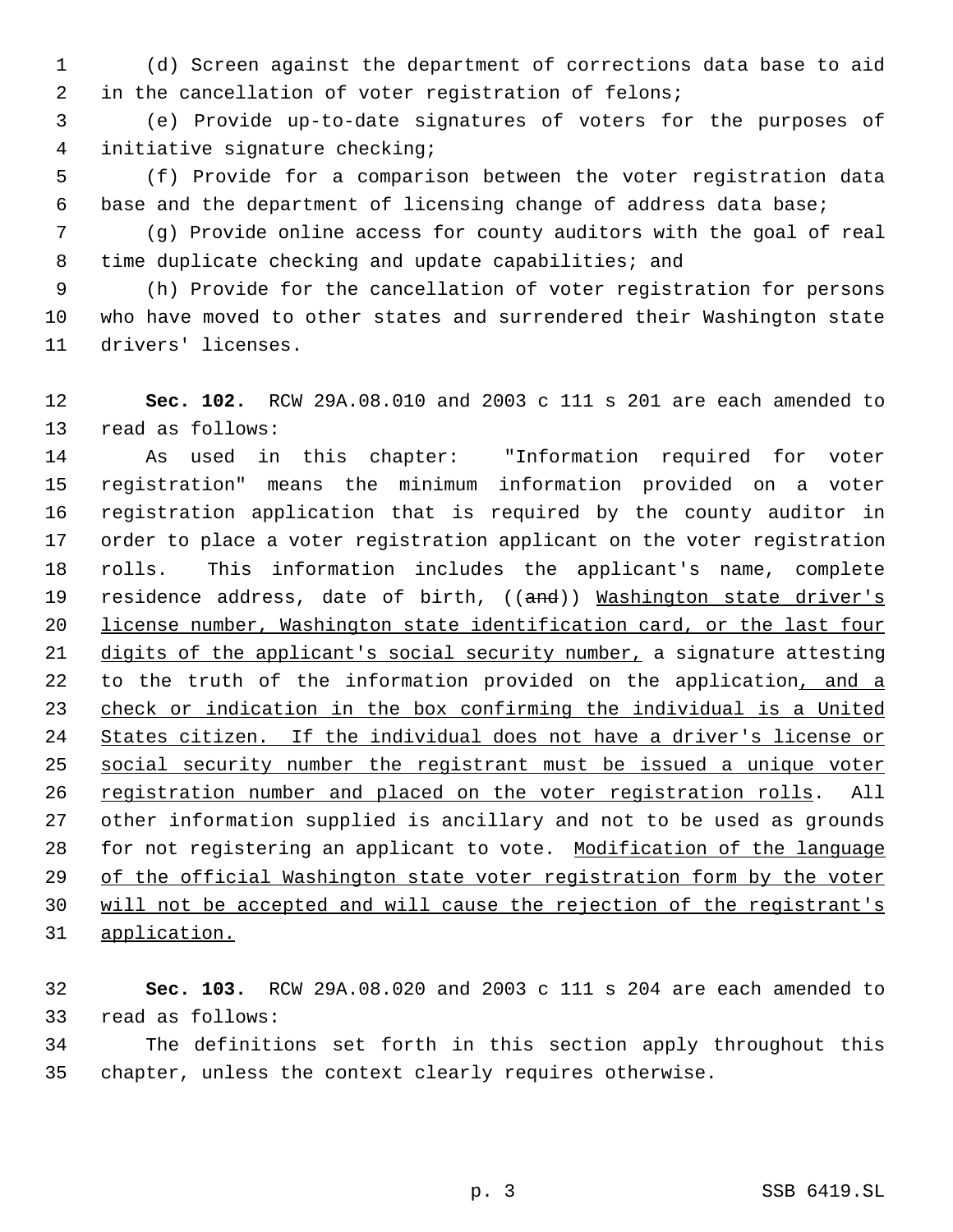(1) "By mail" means delivery of a completed original voter 2 registration application by mail ((or by personal delivery)) to the office of the secretary of state.

 (2) For voter registration applicants, "date of mailing" means the date of the postal cancellation on the voter registration application. This date will also be used as the date of application for the purpose of meeting the registration cutoff deadline. If the postal cancellation date is illegible then the date of receipt by the elections official is considered the date of application. If an application is received by the elections official by the close of business on the fifth day after the cutoff date for voter registration and the postal cancellation date is illegible, the application will be considered to have arrived by the cutoff date for voter registration.

 **Sec. 104.** RCW 29A.08.030 and 2003 c 111 s 203 are each amended to read as follows:

 The definitions set forth in this section apply throughout this chapter, unless the context clearly requires otherwise.

 (1) "Verification notice" means a notice sent by the county auditor 19 or secretary of state to a voter registration applicant and is used to verify or collect information about the applicant in order to complete the registration.

 (2) "Acknowledgement notice" means a notice sent by nonforwardable 23 mail by the county auditor or secretary of state to a registered voter to acknowledge a voter registration transaction, which can include initial registration, transfer, or reactivation of an inactive registration. An acknowledgement notice may be a voter registration card.

 (3) "Confirmation notice" means a notice sent to a registered voter by first class forwardable mail at the address indicated on the voter's permanent registration record and to any other address at which the 31 county auditor or secretary of state could reasonably expect mail to be received by the voter in order to confirm the voter's residence address. The confirmation notice must be designed so that the voter may update his or her current residence address.

 **Sec. 105.** RCW 29A.08.105 and 2003 c 111 s 205 are each amended to read as follows:

#### SSB 6419.SL p. 4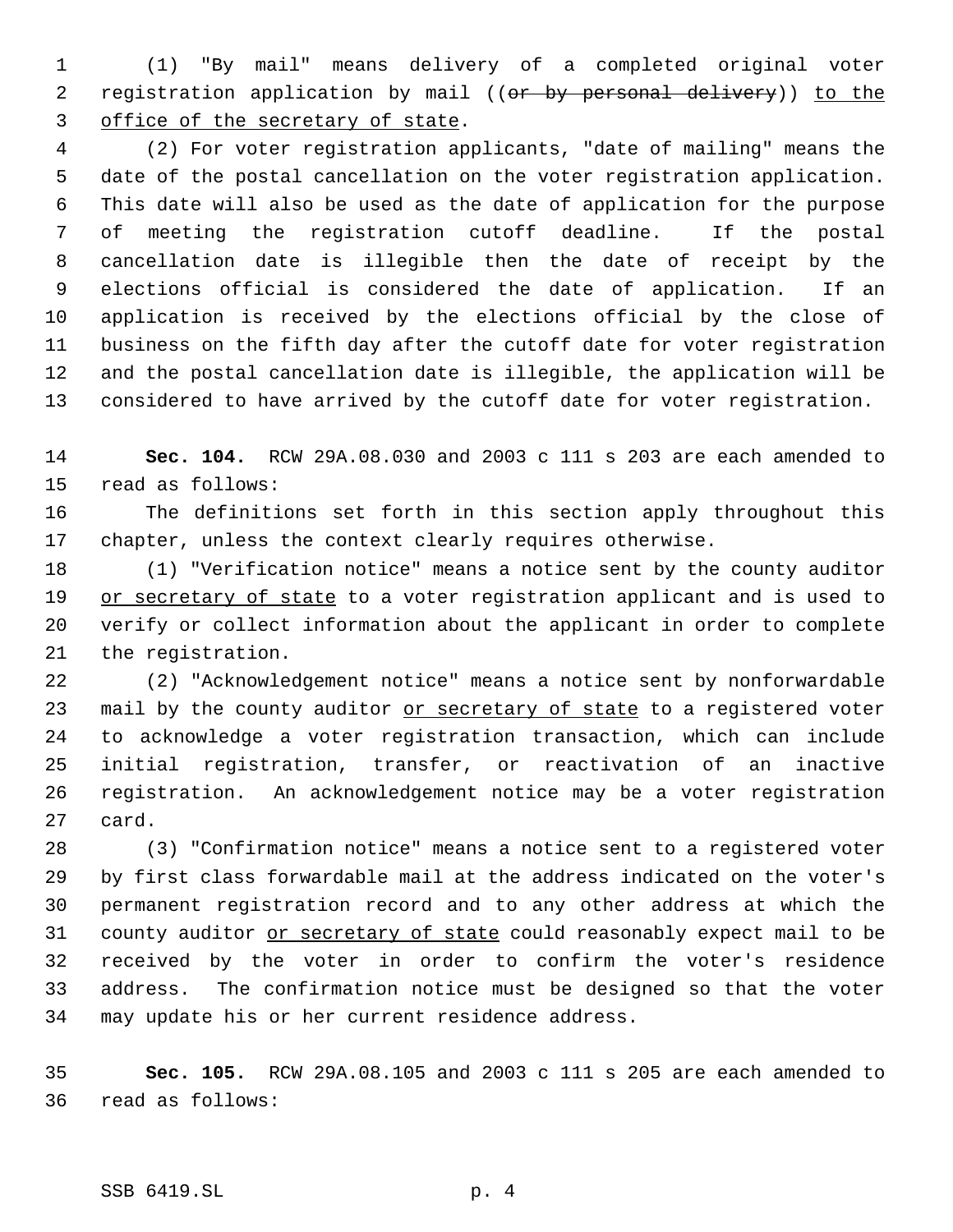(1) In compliance with the Help America Vote Act (P.L. 107-252), the centralized statewide voter registration list maintained by the secretary of state is the official list of eligible voters for all elections.

 (2) In all counties, the county auditor shall be the chief registrar of voters for every precinct within the county. The auditor may appoint registration assistants to assist in registering persons residing in the county. Each registration assistant holds office at the pleasure of the county auditor and must be a registered voter.

 $((2)$  The county auditor shall be the custodian of the official 11 registration records of the county.))

12 (3) The county auditor shall ensure that mail-in voter registration application forms are readily available to the public at locations to include but not limited to the elections office, and all common schools, fire stations, and public libraries.

 NEW SECTION. **Sec. 106.** (1) The secretary of state must review the information provided by each voter registration applicant to ensure that either the driver's license number or the last four digits of the social security number match the information maintained by the Washington department of licensing or the social security administration. If a match cannot be made the secretary of state must correspond with the applicant to resolve the discrepancy.

 (2) If the applicant fails to respond to any correspondence required in this section to confirm information provided on a voter registration application, within thirty days the secretary of state shall forward the application to the appropriate county auditor for document storage.

 (3) Only after the secretary of state has confirmed that an applicant's driver's license number or the last four digits of the applicant's social security number match existing records with the Washington department of licensing or the social security administration or determined that the applicant does not have either a driver's license number or social security number may the applicant be placed on the official list of registered voters.

 **Sec. 107.** RCW 29A.08.110 and 2003 c 111 s 206 are each amended to read as follows: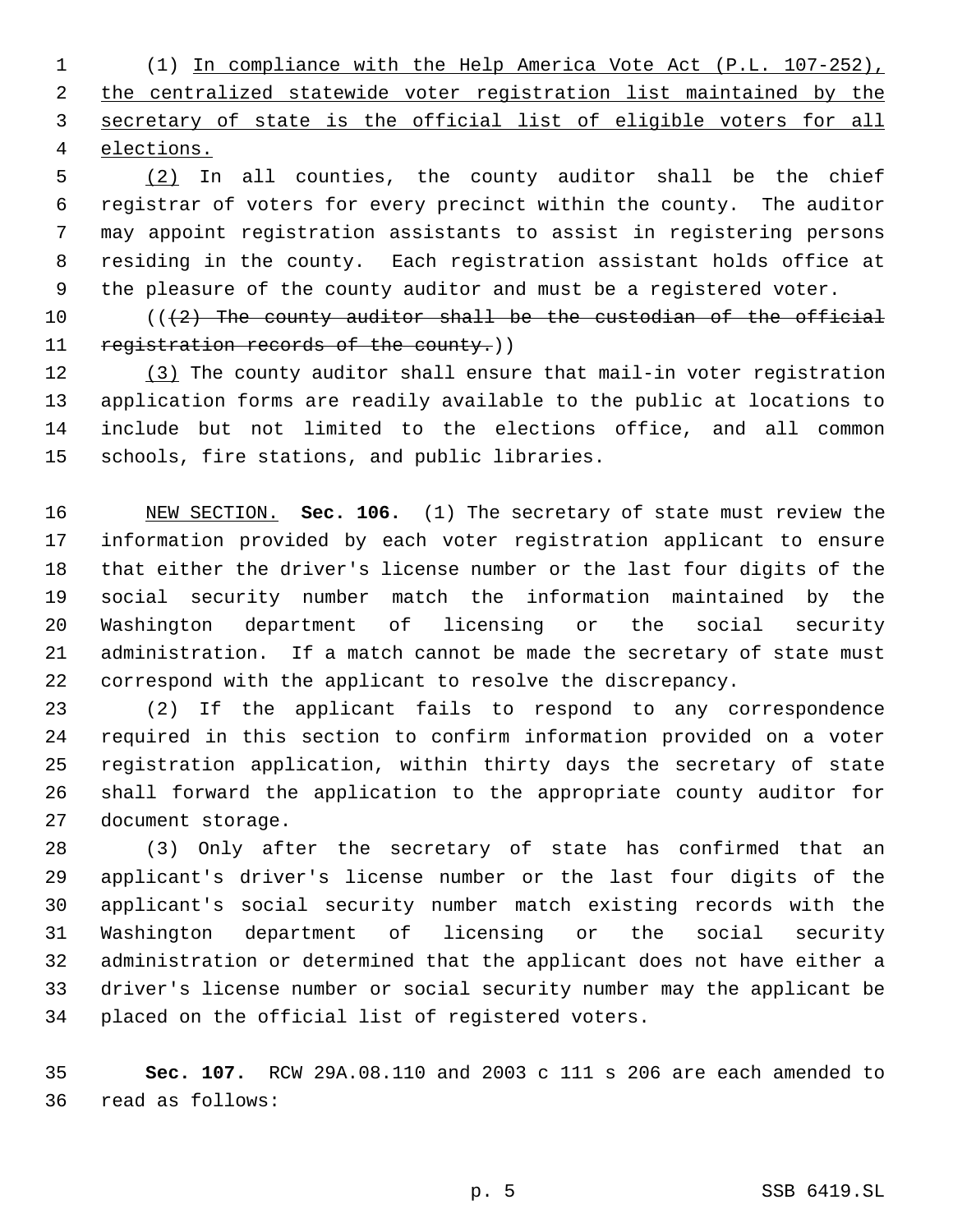1 (1) On receipt of an application for voter registration ((under 2 this chapter)), the county auditor shall review the application to determine whether the information supplied is complete. An application 4 ((that)) is considered complete only if it contains the applicant's name, complete valid residence address, date of birth, and signature 6 attesting to the truth of the information provided ((on the application is complete)) and an indication the license information or social security number has been confirmed by the secretary of state. If it is not complete, the auditor shall promptly mail a verification notice of the deficiency to the applicant. This verification notice shall require the applicant to provide the missing information. If the verification notice is not returned by the applicant or is returned as undeliverable the auditor shall not place the name of the applicant on the county voter list. If the applicant provides the required verified information, the applicant shall be registered to vote as of the date of mailing of the original voter registration application.

17 (2) In order to prevent duplicate registration records, all complete voter registration applications must be screened against existing voter registration records in the official statewide voter 20 registration list. If a match of an existing record is found in the official list the record must be updated with the new information provided on the application. If the new information indicates that the 23 voter has changed his or her county of residence, the application must 24 be forwarded to the voter's new county of residence for processing. If the new information indicates that the voter remains in the same county 26 of residence or if the applicant is a new voter the application must be 27 processed by the county of residence.

28 (3) If the information required in subsection (1) of this section is complete, the applicant is considered to be registered to vote as of the date of mailing. The auditor shall record the appropriate precinct identification, taxing district identification, and date of registration on the voter's record in the state voter registration 33 list. Within forty-five days after the receipt of an application but no later than seven days before the next primary, special election, or general election, the auditor shall send to the applicant, by first class mail, an acknowledgement notice identifying the registrant's precinct and containing such other information as may be required by the secretary of state. The postal service shall be instructed not to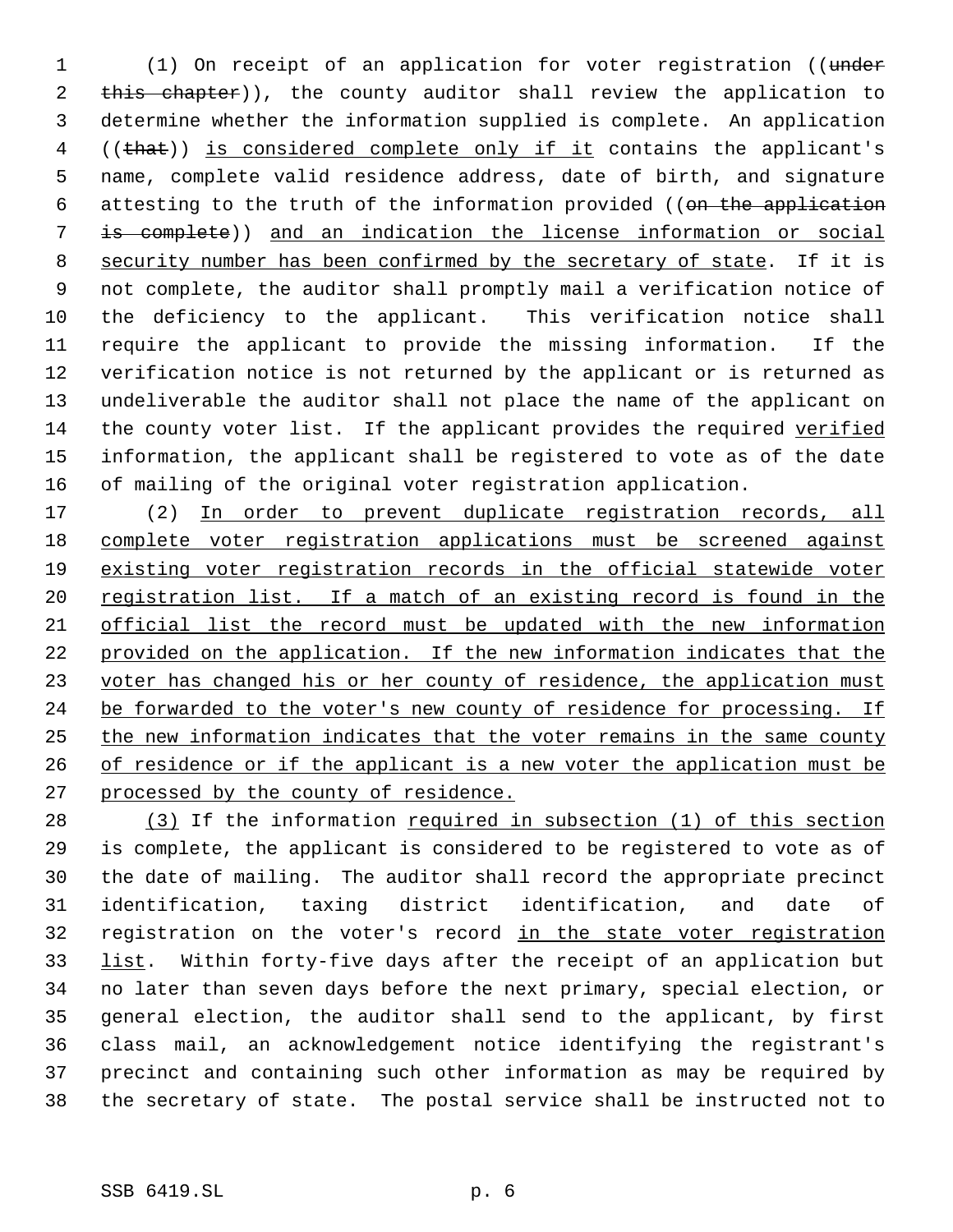forward a voter registration card to any other address and to return to 2 the auditor any card which is not deliverable. ((If the applicant has indicated that he or she is registered to vote in another county in Washington but has also provided an address within the auditor's county that is for voter registration purposes, the auditor shall send, on behalf of the registrant, a registration cancellation notice to the 7 auditor of that other county and the auditor receiving the notice shall 8 cancel the registrant's voter registration in that other county.)) If the registrant has indicated on the form that he or she is registered to vote within the county but has provided a new address within the county that is for voter registration purposes, the auditor shall transfer the voter's registration.

13 ( $(\frac{43}{})$ ) (4) If an acknowledgement notice card is properly mailed as required by this section to the address listed by the voter as being the voter's mailing address and the notice is subsequently returned to the auditor by the postal service as being undeliverable to the voter at that address, the auditor shall promptly send the voter a confirmation notice. The auditor shall place the voter's registration on inactive status pending a response from the voter to the confirmation notice.

 **Sec. 108.** RCW 29A.08.115 and 2003 c 111 s 207 are each amended to read as follows:

 ((Every registration assistant shall keep registration supplies at 24 his or her usual place of residence or usual place of business.)) A person or organization collecting voter registration application forms must transmit the forms to the secretary of state or a designee at least once weekly.

 **Sec. 109.** RCW 29A.08.120 and 2003 c 111 s 208 are each amended to read as follows:

 Any elector of this state may register to vote by mail under this 31 ((chapter)) title.

 **Sec. 110.** RCW 29A.08.125 and 2003 c 111 s 209 are each amended to read as follows:

34 Each county auditor shall maintain a computer file containing (( $t$ he 35 records)) a copy of each record of all registered voters within the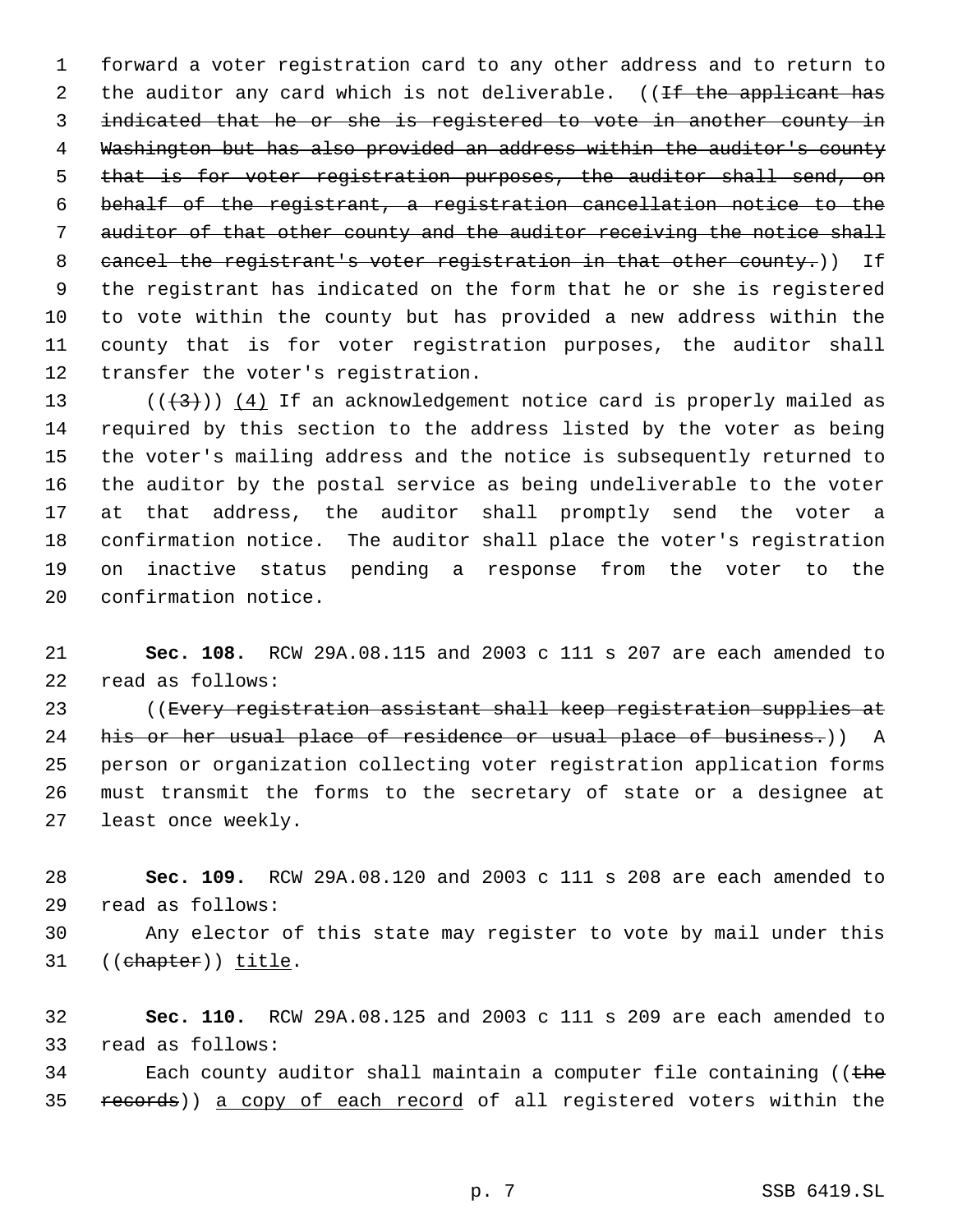county contained on the official statewide voter registration list for 2 that county. ((The auditor may provide for the establishment and maintenance of such files by private contract or through interlocal 4 agreement as provided by chapter 39.34 RCW.)) The computer file must include, but not be limited to, each voter's last name, first name, middle initial, date of birth, residence address, gender, date of registration, applicable taxing district and precinct codes, and the last date on which the individual voted. The county auditor shall subsequently record each consecutive date upon which the individual has 10 voted and retain (( $at$  least the last  $f$ ive)) all such consecutive dates. 11 ((If the voter has not voted at least five times since establishing his 12 or her current registration record, only the available dates will be  $\text{inded.}$ ))

 **Sec. 111.** RCW 29A.08.135 and 2003 c 111 s 211 are each amended to read as follows:

 The county auditor shall acknowledge each new voter registration or transfer by providing or sending the voter a card identifying his or her current precinct and containing such other information as may be prescribed by the secretary of state. When a person who has previously 20 registered to vote in  $((a - jurisdiction))$  another state applies for 21 voter registration ((in a new jurisdiction)), the person shall provide on the registration form, all information needed to cancel any previous 23 registration. ((The county auditor shall forward any information pertaining to the voter's prior voter registration to the county where the voter was previously registered, so that registration may be 26 canceled. If the prior voter registration is in another state, the)) **Notification must be made to the state elections office of ((that))** the 28 applicant's previous state of registration. A county auditor receiving official information that a voter has registered to vote in another 30 ((<del>jurisdiction</del>)) state shall immediately cancel that voter's 31 registration on the official state voter registration list.

 **Sec. 112.** RCW 29A.08.140 and 2003 c 111 s 212 are each amended to read as follows:

 The registration files of all precincts shall be closed against original registration or transfers for thirty days immediately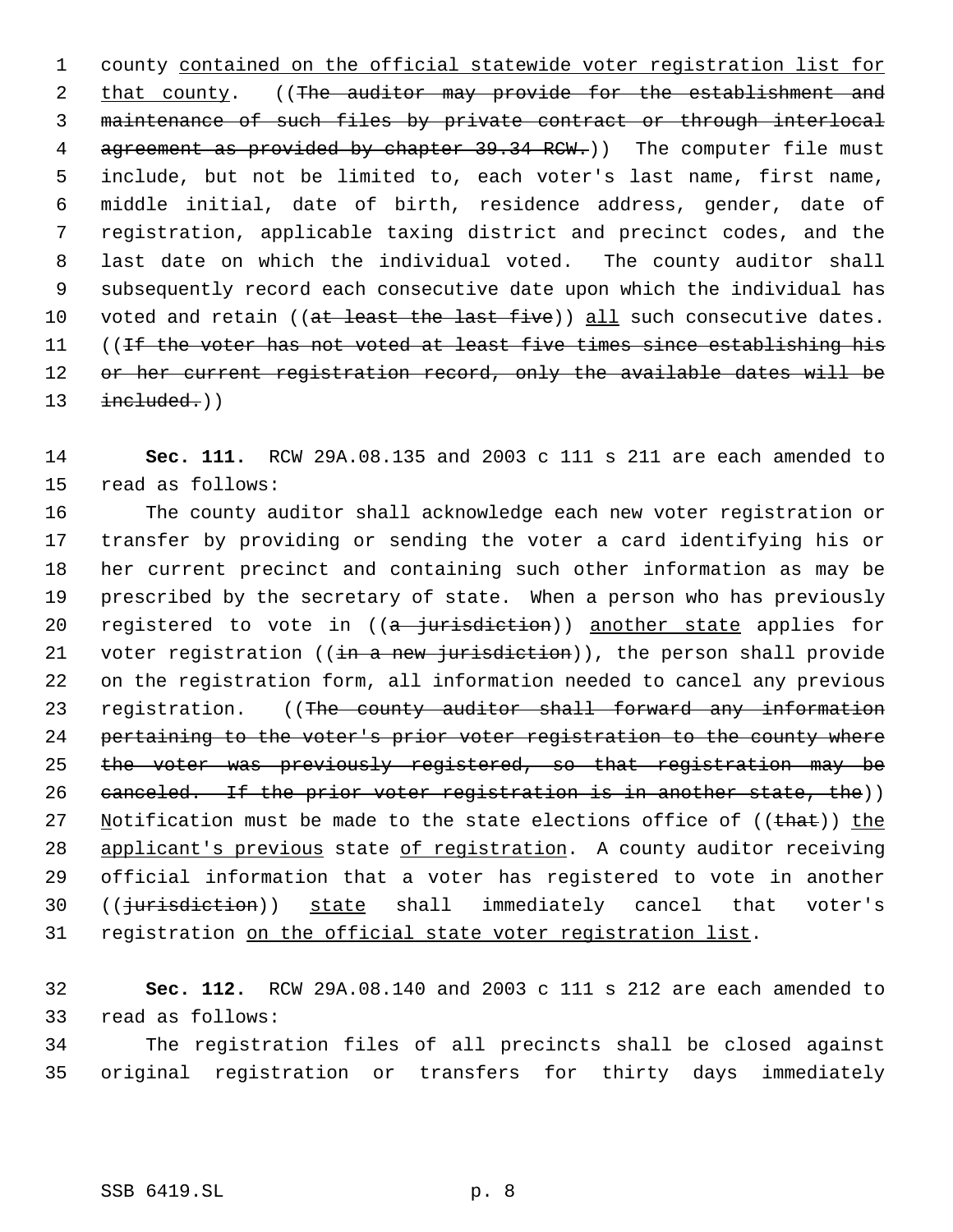preceding every primary, special election, and general election to be held in such precincts.

 The county auditor shall give notice of the closing of the precinct files for original registration and transfer and notice of the special registration and voting procedure provided by RCW 29A.08.145 by one publication in a newspaper of general circulation in the county at least five days before the closing of the precinct files.

 No person may vote at any primary, special election, or general election in a precinct polling place unless he or she has registered to 10 vote at least thirty days before that primary or election and appears 11 on the official statewide voter registration list. If a person, otherwise qualified to vote in the state, county, and precinct in which he or she applies for registration, does not register at least thirty days before any primary, special election, or general election, he or she may register and vote by absentee ballot for that primary or election under RCW 29A.08.145.

 **Sec. 113.** RCW 29A.08.145 and 2003 c 111 s 213 are each amended to read as follows:

 This section establishes a special procedure which an elector may use to register to vote or transfer a voter registration by changing 21 his or her address during the period beginning after the closing of registration for voting at the polls under RCW 29A.08.140 and ending on the fifteenth day before a primary, special election, or general 24 election. A qualified elector in the ((county)) state may register to 25 vote or change his or her registration address in person in the office of the county auditor or at a voter registration location specifically designated for this purpose by the county auditor of the county in which the applicant resides, and apply for an absentee ballot for that primary or election. The auditor or registration assistant shall register that individual in the manner provided in this chapter. The 31 application for an absentee ballot executed by the newly registered or 32 transferred voter for the primary or election that follows the execution of the registration shall be promptly transmitted to the auditor with the completed voter registration form.

 **Sec. 114.** RCW 29A.08.155 and 2003 c 111 s 215 are each amended to read as follows: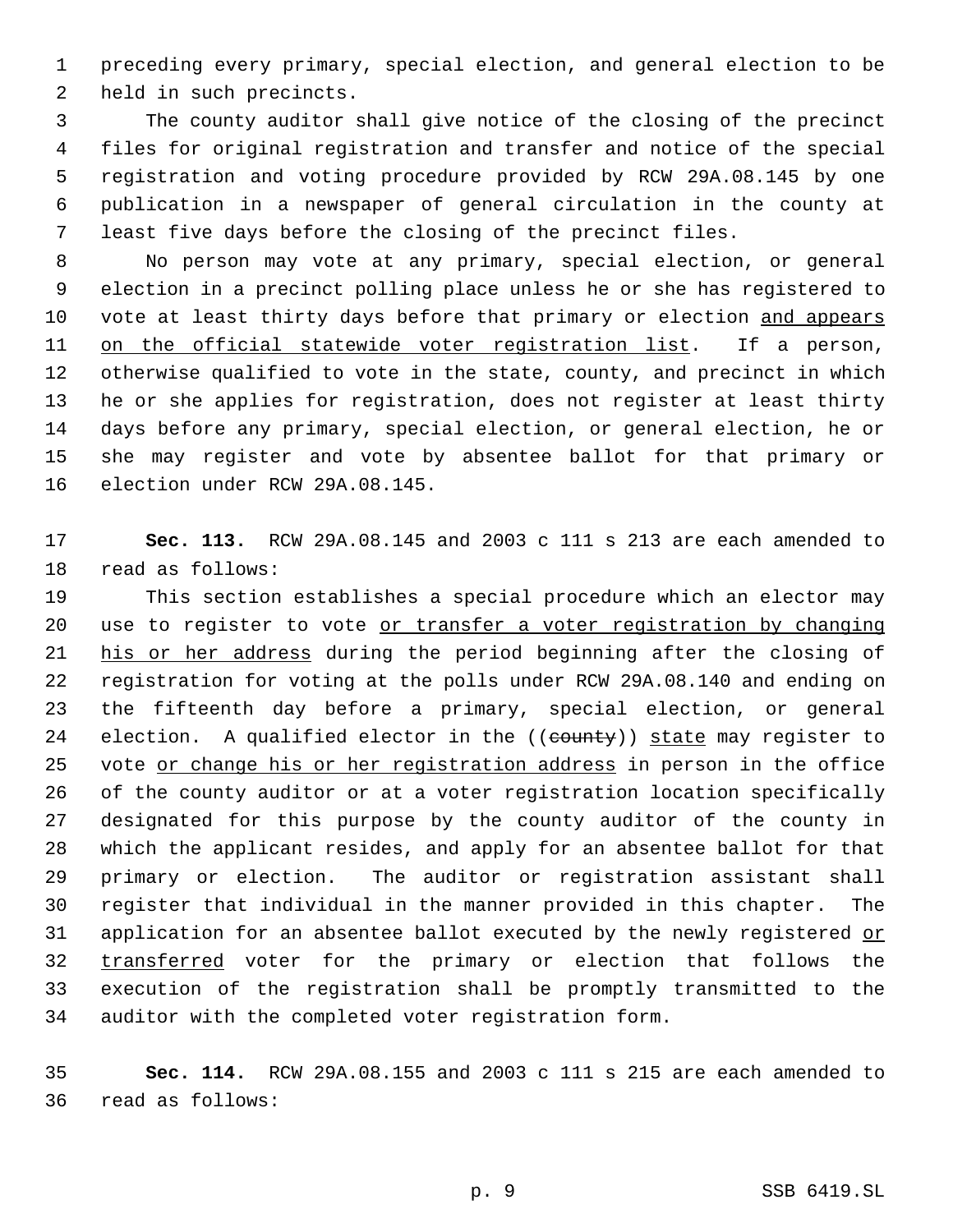To compensate counties with fewer than ten thousand registered voters at the time of the most recent state general election for unrecoverable costs incident to the maintenance of voter registration records on electronic data processing systems, the secretary of state shall, in June of each year, pay such counties an amount equal to ((thirty cents)) one dollar for each registered voter in the county at the time of the most recent state general election, as long as funds provided for elections by the Help America Vote Act of 2002 (P.L. 107- 9 252) are available.

 **Sec. 115.** RCW 29A.08.220 and 2003 c 111 s 217 are each amended to read as follows:

 (1) The secretary of state shall specify by rule the format of all voter registration applications. These applications shall be compatible with existing voter registration records. An applicant for voter registration shall be required to complete only one application and to provide the required information other than his or her signature no more than one time. These applications shall also contain information for the voter to transfer his or her registration.

 Any application format specified by the secretary for use in registering to vote in state and local elections shall satisfy the requirements of the National Voter Registration Act of 1993 (P.L. 103- 31) and the Help America Vote Act of 2002 (P.L. 107-252) for registering to vote in federal elections.

24 (2) ((The secretary of state shall adopt by rule a uniform data format for transferring voter registration records on machine-readable media.

 $(3)$  (3)) All registration applications required under RCW 29A.08.210 and 29A.08.340 shall be produced and furnished by the secretary of state to the county auditors and the department of licensing.

 $((4)$  The secretary of state shall produce and distribute any instructional material and other supplies needed to implement RCW 29A.08.340 and 46.20.155.

 (5) Any notice or statement that must be provided under the National Voter Registration Act of 1993 (P.L. 103-31) to prospective registrants concerning registering to vote in federal elections shall also be provided to prospective registrants concerning registering to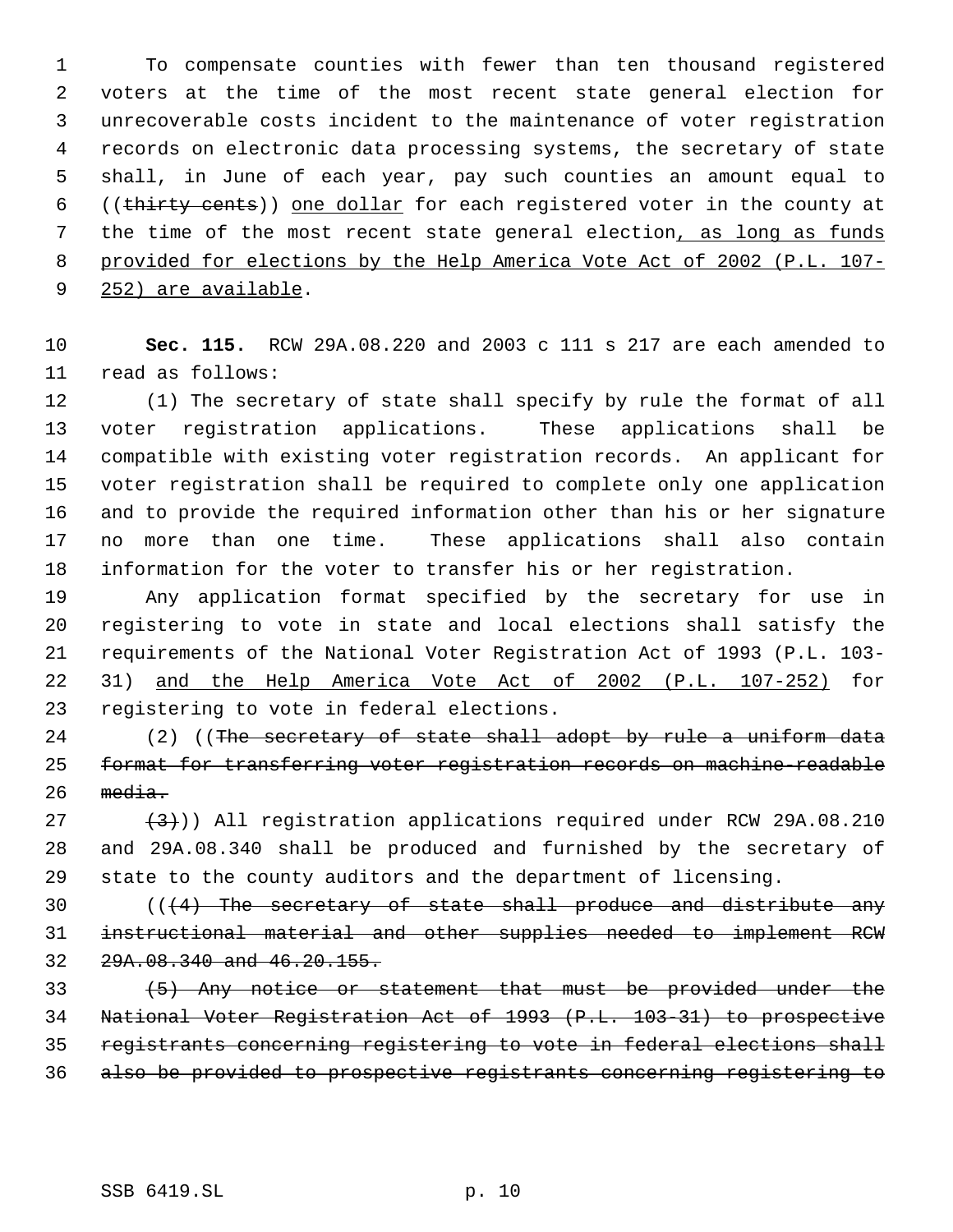vote under this title in state and local elections as well as federal elections.))

 **Sec. 116.** RCW 29A.08.240 and 2003 c 111 s 219 are each amended to read as follows:

 (1) Until January 1, 2006, at the time of registering, a voter shall sign his or her name upon a signature card to be transmitted to the secretary of state. The voter shall also provide his or her first name followed by the last name or names and the name of the county in which he or she is registered. Once each week the county auditor shall transmit all such cards to the secretary of state. The secretary of state may exempt a county auditor who is providing electronic voter registration and electronic voter signature information to the secretary of state from the requirements of this section.

(2) This section expires January 1, 2006.

 **Sec. 117.** RCW 29A.08.250 and 2003 c 111 s 220 are each amended to read as follows:

 The secretary of state shall furnish registration forms necessary to carry out the registration of voters as provided by this chapter without cost to the respective counties. All voter registration forms must include clear and conspicuous language, designed to draw an applicant's attention, stating that the applicant must be a United 22 States citizen in order to register to vote. Voter registration application forms must also contain a space for the applicant to provide his or her driver's license number or the last four digits of his or her social security number as well as check boxes intended to allow the voter to indicate age and United States citizenship eligibility under the Help America Vote Act of 2002 (P.L. 107-252).

 **Sec. 118.** RCW 29A.08.260 and 2003 c 111 s 221 are each amended to read as follows:

 The county auditor shall distribute forms by which a person may 31 register to vote by mail and ((eancel)) transfer any previous registration in this state. The county auditor shall keep a supply of voter registration forms in his or her office at all times for political parties and others interested in assisting in voter registration, and shall make every effort to make these forms generally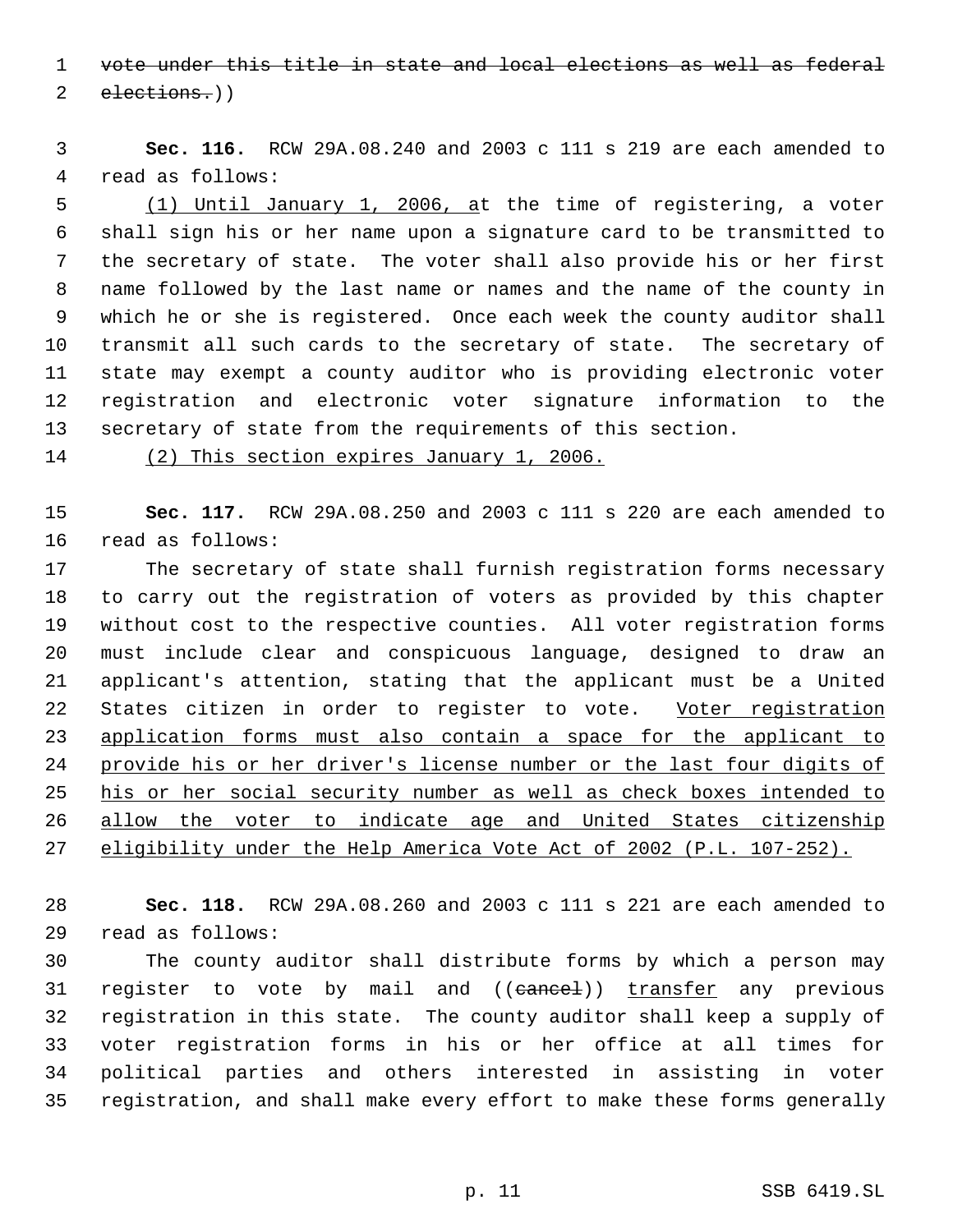available to the public. The county auditor shall provide voter registration forms to city and town clerks, state offices, schools, fire stations, and any other locations considered appropriate by the 4 auditor or secretary of state for extending registration opportunities to all areas of the county. After the initial distribution of voter registration forms to a given location, a representative designated by the official in charge of that location shall notify the county auditor of the need for additional voter registration supplies.

 **Sec. 119.** RCW 29A.08.320 and 2003 c 111 s 223 are each amended to read as follows:

 (1) A person may register to vote or transfer a voter registration when he or she applies for service or assistance and with each renewal, recertification, or change of address at agencies designated under RCW ((29.07.420)) 29A.08.310.

 (2) A prospective applicant shall initially be offered a form 16 ((adopted)) approved by the secretary of state ((that is)) designed to determine whether the person wishes to register to vote. The form must comply with all applicable state and federal statutes regarding content.

 The form shall also contain a box that may be checked by the applicant to indicate that he or she declines to register.

 If the person indicates an interest in registering or has made no indication as to a desire to register or not register to vote, the person shall be given a mail-in voter registration application or a prescribed agency application as provided by RCW 29A.08.330.

 **Sec. 120.** RCW 29A.08.350 and 2003 c 111 s 226 are each amended to read as follows:

 (1) The secretary of state shall provide for the voter registration forms submitted under RCW 29A.08.340 to be collected from each driver's licensing facility within five days of their completion.

 (2) The department of licensing shall produce and transmit to the secretary of state a machine-readable file containing the following information from the records of each individual who requested a voter registration or transfer at a driver's license facility during each period for which forms are transmitted under subsection (1) of this section: The name, address, date of birth, gender of the applicant,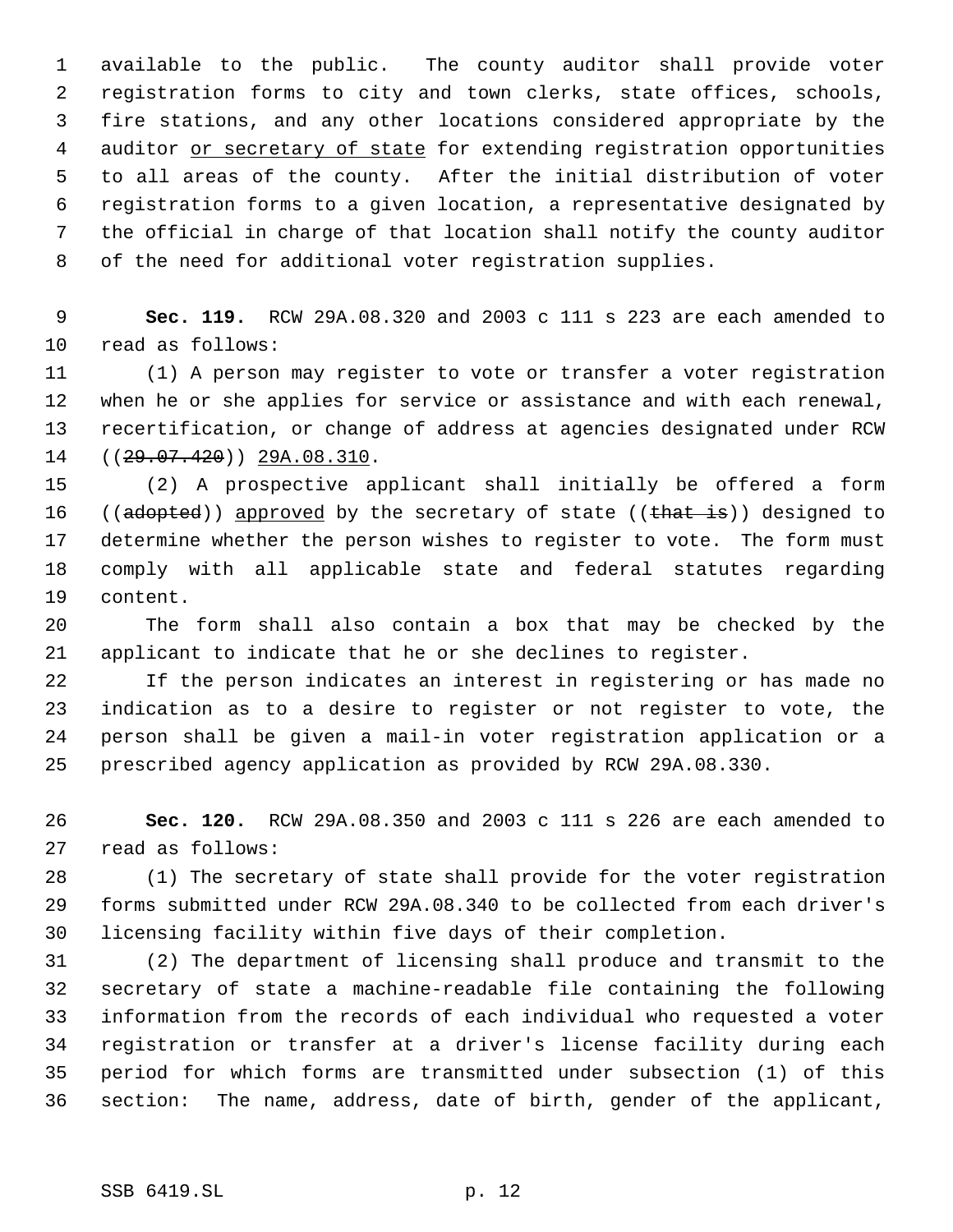the driver's license number, the date on which the application for voter registration or transfer was submitted, and the location of the office at which the application was submitted.

 (3) The voter registration forms from the driver's licensing facilities must be forwarded to the county in which the applicant has registered to vote no later than ten days after the date on which the forms were to be collected.

 (4) For a voter registration application where the address for voting purposes is different from the address in the machine-readable file received from the department of licensing, the secretary of state shall amend the record of that application in the machine-readable file to reflect the county in which the applicant has registered to vote.

 (5) The secretary of state shall sort the records in the machine- readable file according to the county in which the applicant registered to vote and produce a file of voter registration transactions for each county. The records of each county may be transmitted on or through whatever medium the county auditor determines will best facilitate the incorporation of these records into the existing voter registration files of that county.

 (6) The secretary of state shall produce a list of voter registration transactions for each county and transmit a copy of this list to that county with each file of voter registration transactions no later than ten days after the date on which that information was to be transmitted under subsection (1) of this section.

 $((17)$  If a registrant has indicated on the voter registration application form that he or she is registered to vote in another county in Washington but has also provided an address within the auditor's 28 county that is for voter registration purposes, the auditor shall send, on behalf of the registrant, a registration cancellation notice to the 30 auditor of that other county and the auditor receiving the notice shall 31 cancel the registrant's voter registration in that other county. If the registrant has indicated on the form that he or she is registered to vote within the county but has provided a new address within the 34 county that is for voter registration purposes, the auditor shall 35 transfer the voter's registration.))

 **Sec. 121.** RCW 29A.08.360 and 2003 c 111 s 227 are each amended to read as follows: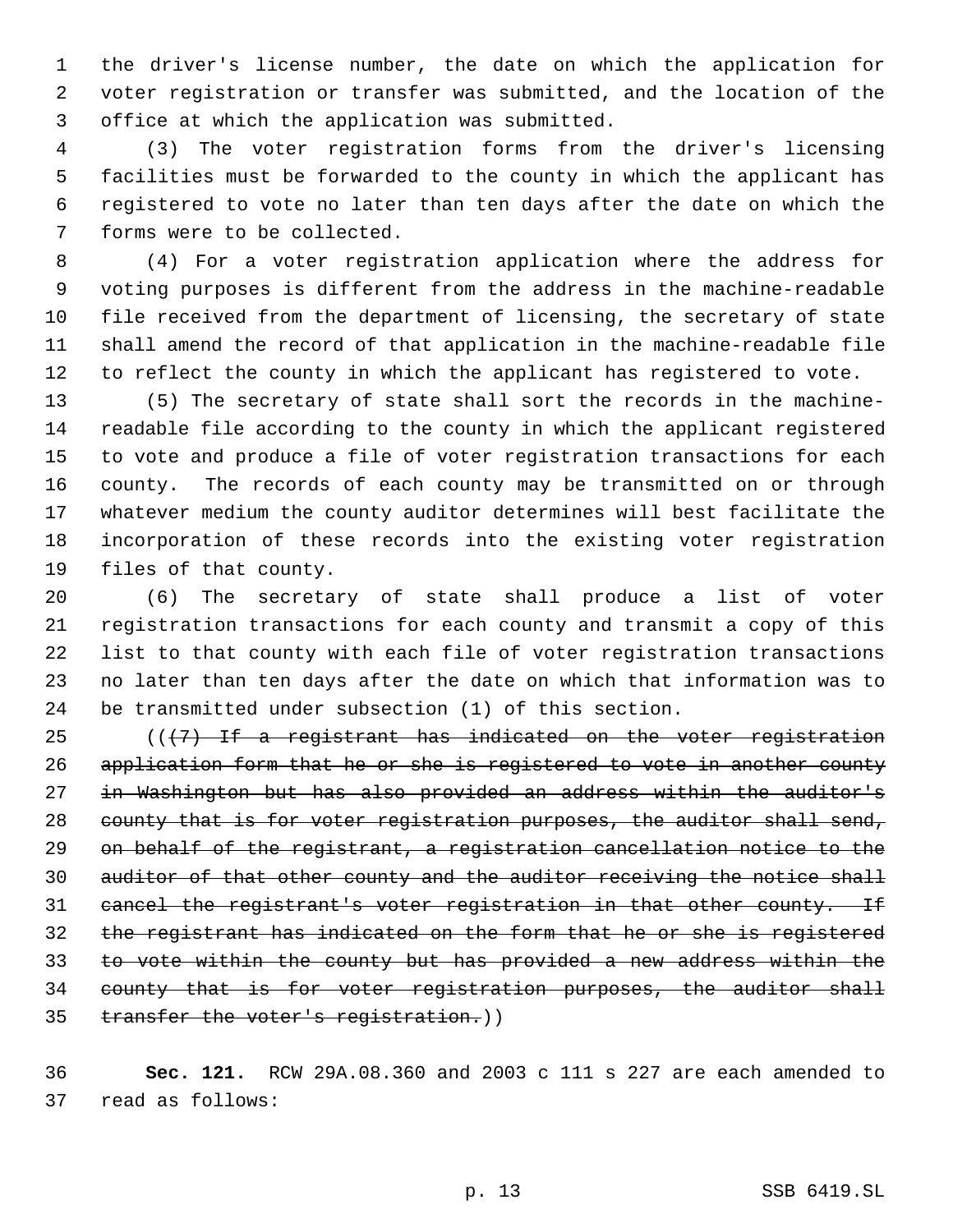(1) The department of licensing shall provide information on all persons changing their address on change of address forms submitted to the department unless the voter has indicated that the address change is not for voting purposes. This information will be transmitted to the secretary of state each week in a machine-readable file containing the following information on persons changing their address: The name, address, date of birth, gender of the applicant, the applicant's driver's license number, the applicant's former address, the county code for the applicant's former address, and the date that the request for address change was received.

 (2) The secretary of state shall forward this information to the appropriate county each week. When the information indicates that the 13 voter has moved ((within the county)), the county auditor shall use the change of address information to transfer the voter's registration and 15 send the voter an acknowledgement notice of the transfer. ((If the information indicates that the new address is outside the voter's 17 original county, the county auditor shall send the voter a registration 18 by mail form at the voter's new address and advise the voter of the 19 need to reregister in the new county. The auditor shall then place the 20 voter on inactive status.))

 **Sec. 122.** RCW 29A.08.420 and 2003 c 111 s 229 are each amended to read as follows:

 A registered voter who changes his or her residence from one county 24 to another county  $((\tau,$  shall be required to register anew. The voter shall sign an authorization to cancel his or her current registration. An authorization to cancel a voter's registration must be forwarded 27 promptly to the county auditor of the county in which the voter was previously registered)) must do so in writing using a prescribed voter 29 registration form. The county auditor of the voter's new county ((where the previous registration was made shall cancel the registration of the voter if it appears that the signatures in the registration record and on the cancellation authorization form were 33 made by the same person)) shall transfer the voter's registration from 34 the county of the previous registration.

 **Sec. 123.** RCW 29A.08.430 and 2003 c 111 s 230 are each amended to read as follows:

#### SSB 6419.SL p. 14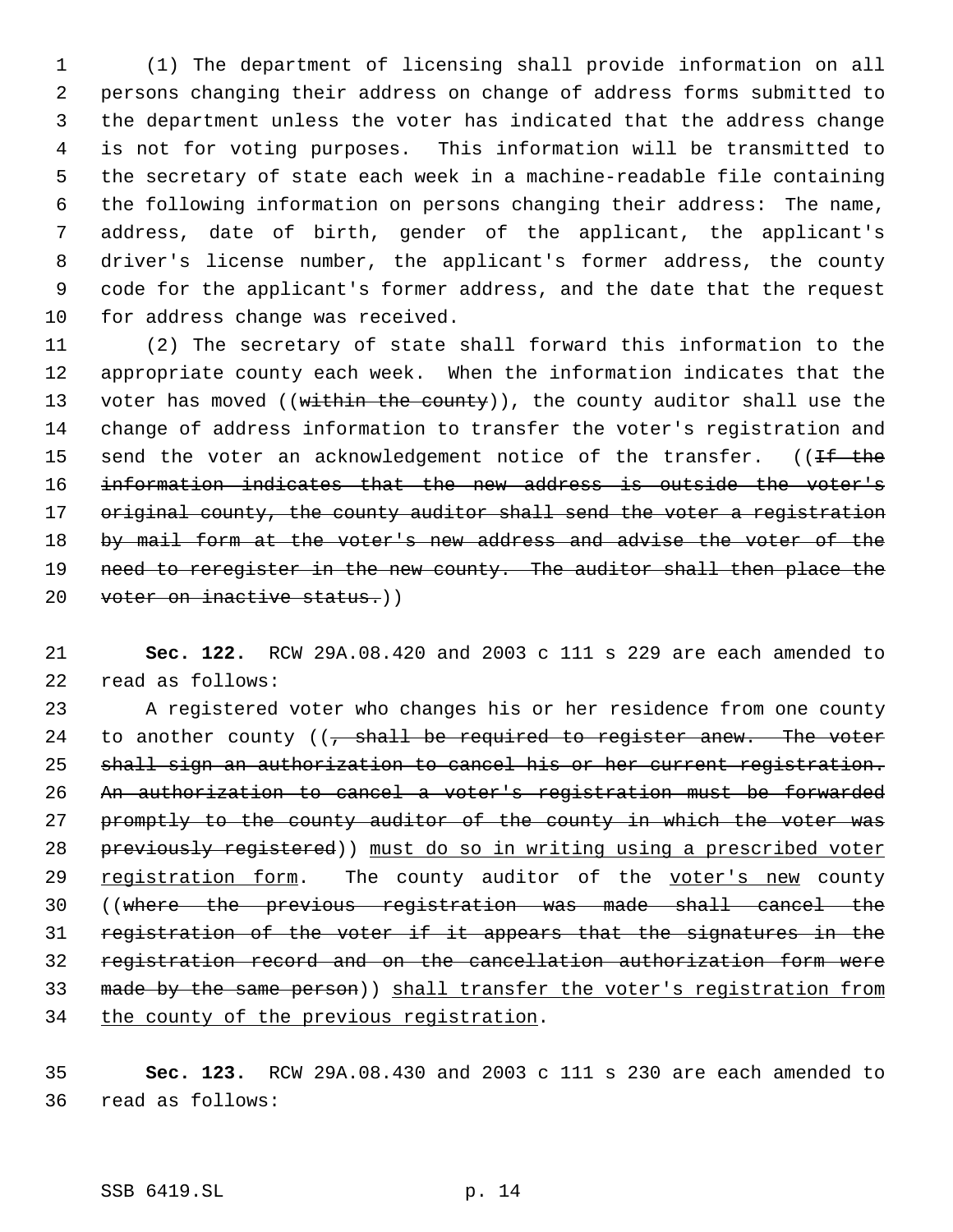(1) A person who is registered to vote in this state may transfer his or her voter registration on the day of a special or general election or primary under the following procedures:

 (a) The voter may complete, at the polling place, a voter 5 registration ((transfer)) form designed by the secretary of state and supplied by the county auditor; or

 (b) For a change within the county, the voter may write in his or her new residential address in the precinct list of registered voters. The county auditor shall determine which of these two procedures are to be used in the county or may determine that both procedures are

to be available to voters for use in the county.

 (2) A voter who transfers his or her registration in the manner authorized by this section shall vote in the precinct in which he or she was previously registered.

15 (3) The auditor shall, within ((ninety)) sixty days, mail to each 16 voter who has transferred a registration under this section  $((a))$ , an 17 acknowledgement notice ((of)) detailing his or her current precinct and polling place.

 **Sec. 124.** RCW 29A.08.510 and 2003 c 111 s 232 are each amended to read as follows:

 In addition to case-by-case maintenance under RCW 29A.08.620 and 29A.08.630 and the general program of maintenance of voter registration lists under RCW 29A.08.605, deceased voters will be canceled from voter registration lists as follows:

25 (1) ((Every month)) Periodically, the registrar of vital statistics 26 of the state shall prepare a ((separate)) list of persons who resided in each county, for whom a death certificate was transmitted to the registrar and was not included on a previous list, and shall supply the 29 ((appropriate)) list to ((each county auditor)) the secretary of state.

30 ((A county auditor)) The secretary of state shall compare this list with the registration records and cancel the registrations of deceased voters within at least forty-five days before the next primary or 33 election ((held in the county after the auditor receives the list)).

34 (2) In addition,  $((the h e)$  each county auditor may also use newspaper obituary articles as a source of information in order to cancel a 36 voter's registration from the official state voter registration list.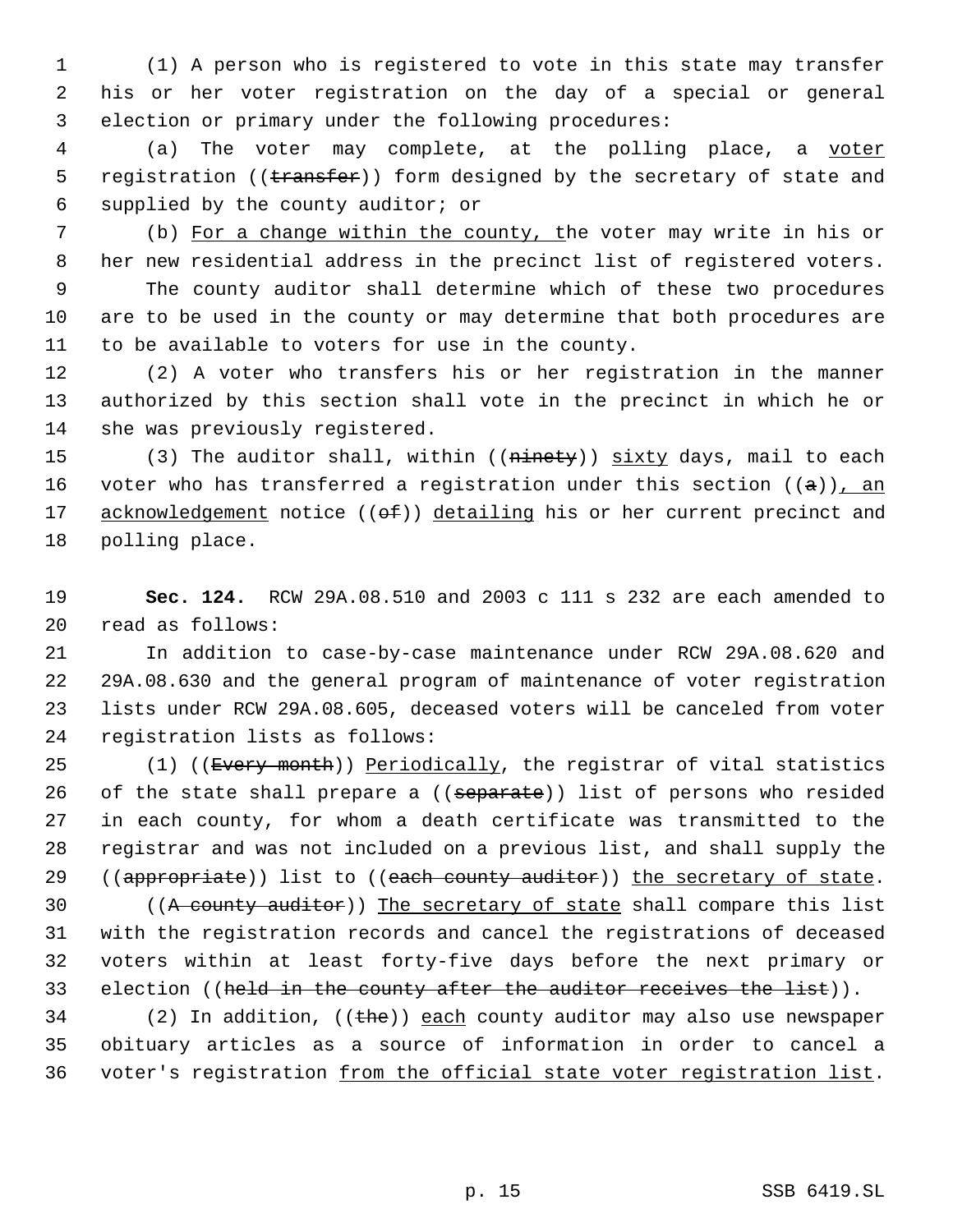The auditor must verify the identity of the voter by matching the voter's date of birth or an address. The auditor shall record the date and source of the obituary in the cancellation records.

 (3) In addition, any registered voter may sign a statement, subject to the penalties of perjury, to the effect that to his or her personal knowledge or belief another registered voter is deceased. This 7 statement may be filed with the county auditor or the secretary of 8 state. Upon the receipt of such signed statement, the county auditor 9 or the secretary of state shall cancel the registration records 10 concerned ((and so notify the secretary of state)) from the official state voter registration list.

 NEW SECTION. **Sec. 125.** Upon receiving official notice that a court has imposed a guardianship for an incapacitated person and has determined that the person is incompetent for the purpose of rationally exercising the right to vote, under chapter 11.88 RCW, if the incapacitated person is a registered voter in the county, the county auditor shall cancel the incapacitated person's voter registration.

 **Sec. 126.** RCW 29A.08.520 and 2003 c 111 s 233 are each amended to read as follows:

 Upon receiving official notice of a person's conviction of a felony in either state or federal court, if the convicted person is a registered voter in the county, the county auditor shall cancel the 23 defendant's voter registration. Additionally, the secretary of state 24 in conjunction with the department of corrections shall arrange for a periodic comparison of a list of known felons with the statewide voter 26 registration list. If a person is found on the department of 27 corrections felon list and the statewide voter registration list, the 28 secretary of state or county auditor shall confirm the match through a 29 date of birth comparison and cancel the voter registration from the official state voter registration list. The canceling authority shall send notice of the proposed cancellation to the person at his or her last known voter registration address.

 **Sec. 127.** RCW 29A.08.540 and 2003 c 111 s 235 are each amended to read as follows:

35 ((Every county auditor shall carefully preserve in a separate file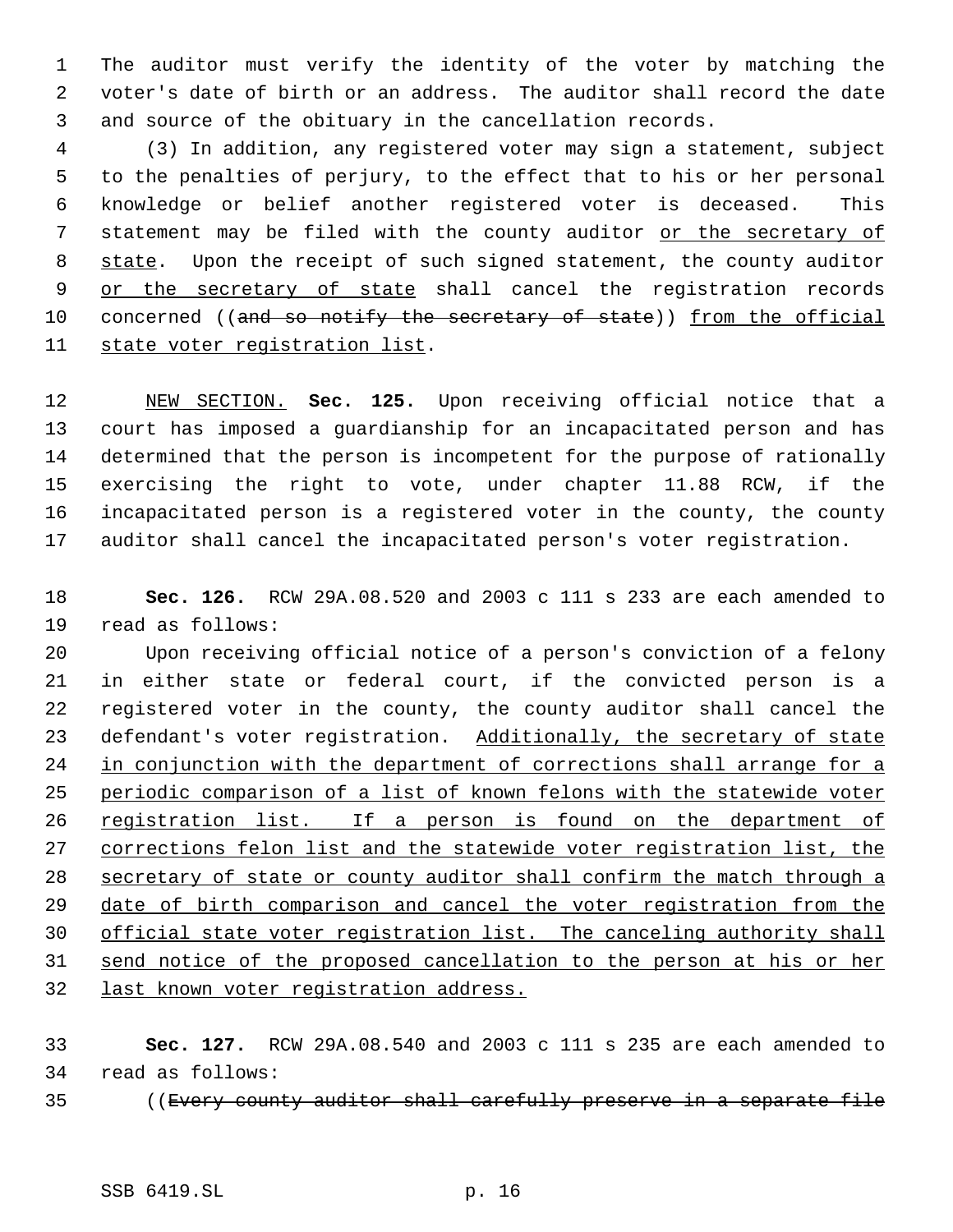1 or list the)) Registration records of persons whose voter registrations 2 have been canceled as authorized under this title((- The files or 3 <del>lists shall be kept</del>)) must be preserved in the manner prescribed by 4 rule by the secretary of state. Information from such canceled 5 registration records is available for public inspection and copying to 6 the same extent established by RCW 29A.08.710 for other voter 7 registration information.

8 ((The county auditor may destroy the voter registration information 9 and records of any person whose voter registration has been canceled 10 for a period of two years or more.))

11 **Sec. 128.** RCW 29A.08.605 and 2003 c 111 s 236 are each amended to 12 read as follows:

 In addition to the case-by-case maintenance required under RCW 29A.08.620 and 29A.08.630 and the canceling of registrations under RCW 15 29A.08.510, the secretary of state and the county auditor shall cooperatively establish a general program of voter registration list maintenance. This program must be a thorough review that is applied uniformly throughout the county and must be nondiscriminatory in its application. Any program established must be completed at least once every two years and not later than ninety days before the date of a 21 primary or general election for federal office. ((The county may fulfill its obligations under this section)) This obligation may be 23 fulfilled in one of the following ways:

24 (1) The ((county auditor)) secretary of state may enter into one or 25 more contracts with the United States postal service, or its licensee, 26 which permit the ((auditor to)) use of postal service change-of-address 27 information. If the ((auditor receives)) change of address information 28 is received from the United States postal service that indicates that 29 a voter has changed his or her residence address within the ((county)) 30 state, the auditor shall transfer the registration of that voter and 31 send a confirmation notice informing the voter of the transfer to the 32 new address((- If the auditor receives postal change of address 33 information indicating that the voter has moved out of the county, the 34 auditor shall send a confirmation notice to the voter and advise the 35 voter of the need to reregister in the new county. The auditor shall 36 place the voter's registration on inactive status));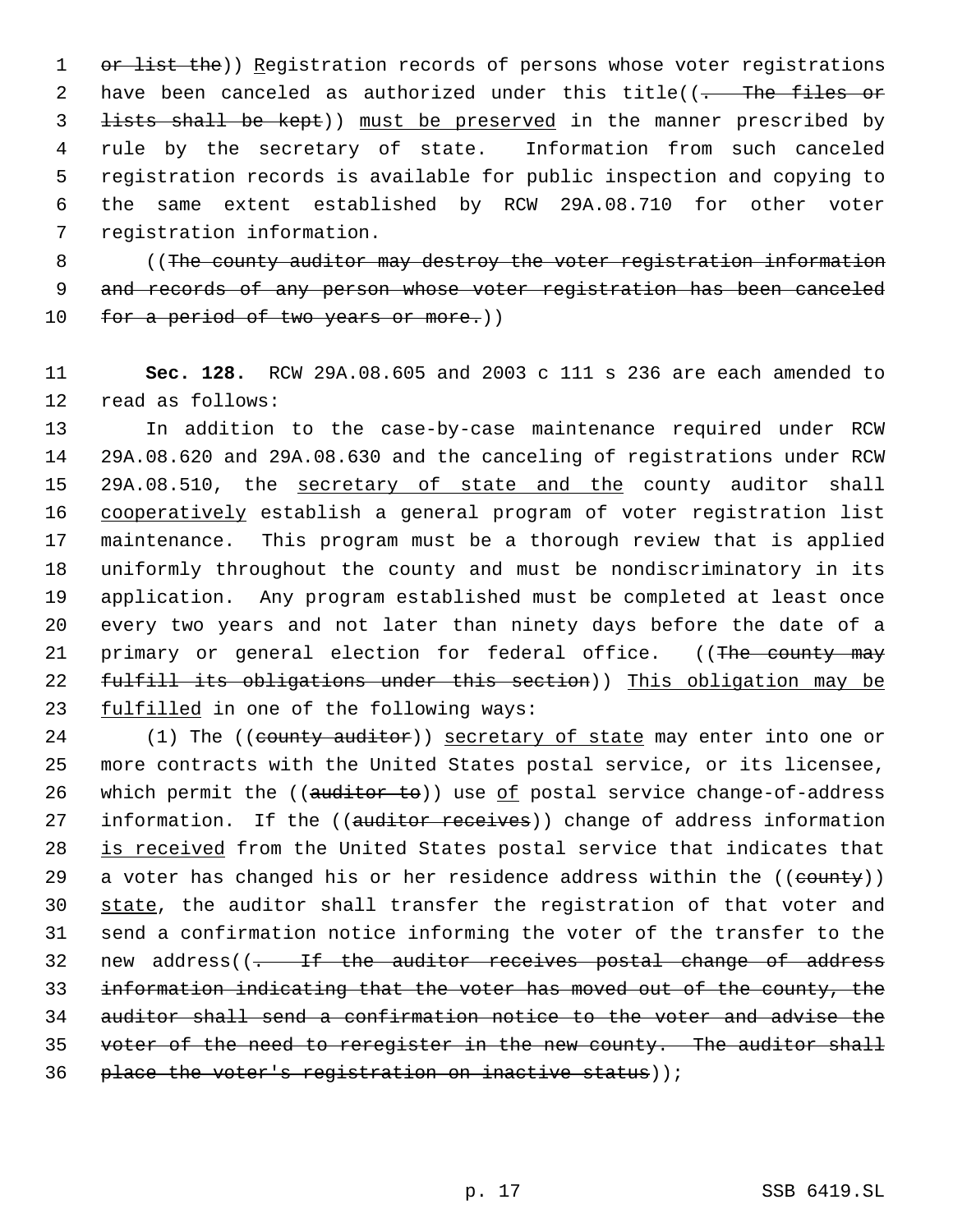(2) A direct, nonforwardable, nonprofit or first-class mailing to 2 every registered voter ((within the county)) bearing the postal endorsement "Return Service Requested." If address correction information for a voter is received by the county auditor after this mailing, the auditor shall place that voter on inactive status and shall send to the voter a confirmation notice;

(3) Any other method approved by the secretary of state.

 **Sec. 129.** RCW 29A.08.610 and 2003 c 111 s 237 are each amended to read as follows:

 In addition to the case-by-case cancellation procedure required in 11 RCW 29A.08.420, ((the county auditor, in conjunction with the office 12 of)) the secretary of state, shall ((participate in an annual)) conduct an ongoing list maintenance program designed to detect persons registered in more than one county or voting in more than one county in an election. This program must be applied uniformly throughout the 16 ((county)) state and must be nondiscriminatory in its application. The program must be completed not later than thirty days before the date of a primary or general election.

19 The office of the secretary of state shall ((cause to be created a 20 <del>list of</del>)) search the statewide voter registration list to find 21 registered voters with the same date of birth and similar names (( $who$ ) 22 appear on two or more county lists of registered voters)). The 23 ((office of the)) secretary of state shall ((forward this list to each county auditor so that they may properly cancel the previous 25 registration of voters who have subsequently registered in a different 26 county. The county auditor of the county where the previous 27 registration was made shall cancel the registration of the voter if it appears that the signatures in the registration and the signature 29 provided to the new county on the voter's new registration were made by the same person)) compare the signatures on each voter registration record and after confirming that a duplicate registration exists properly resolve the duplication.

 If a voter is suspected of voting in two or more counties in an election, the county auditors in each county shall cooperate without delay to determine the voter's county of residence. The county auditor of the county of residence of the voter suspected of voting in two or more counties shall take action under RCW 29A.84.010 without delay.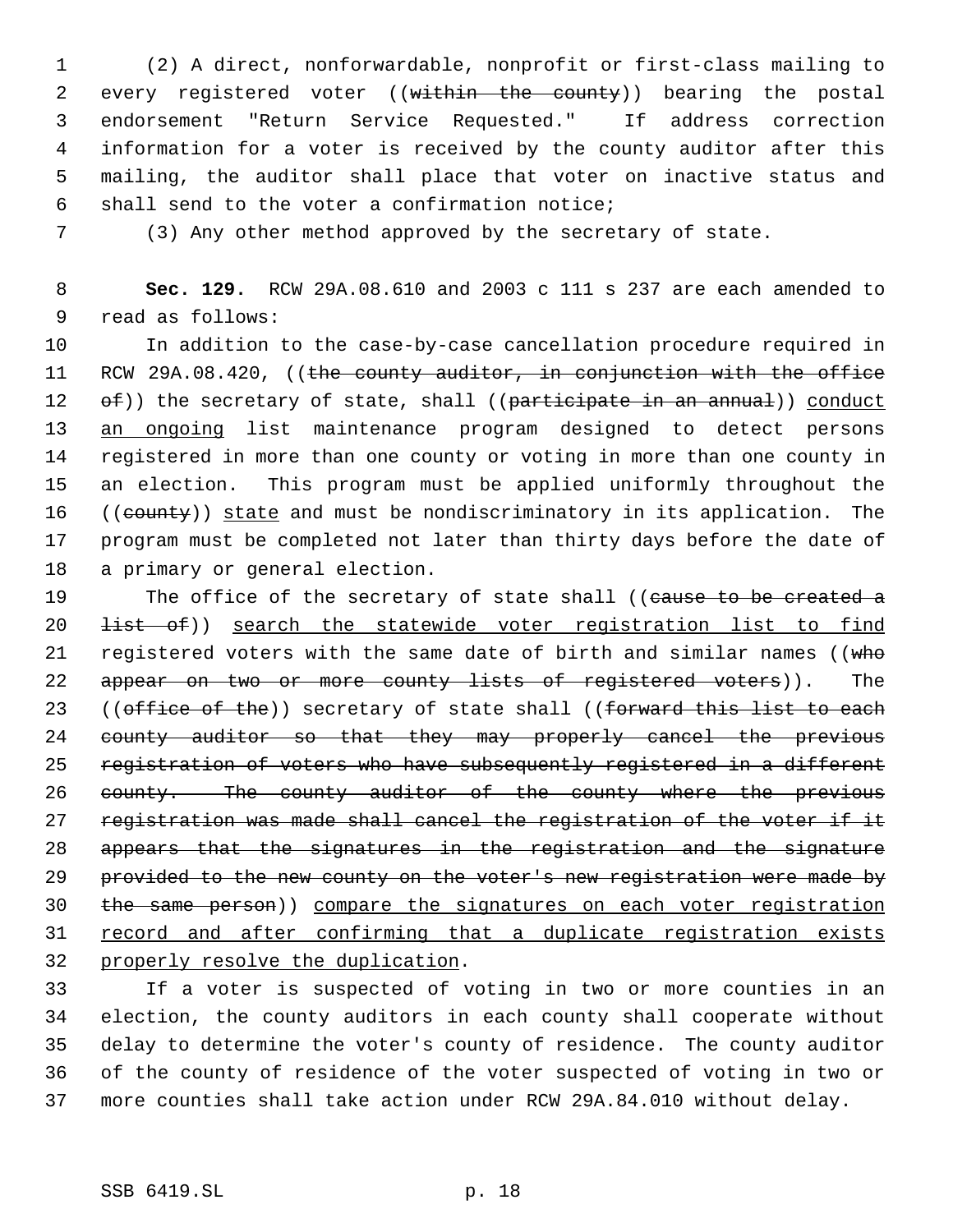- **Sec. 130.** RCW 29A.08.620 and 2003 c 111 s 239 are each amended to read as follows:
- (1) A county auditor shall assign a registered voter to inactive status and shall send the voter a confirmation notice if any of the following documents are returned by the postal service as undeliverable:
- 
- (a) An acknowledgement of registration;
- (b) An acknowledgement of transfer to a new address;
- (c) A vote-by-mail ballot, absentee ballot, or application for a ballot;
- 
- (d) Notification to a voter after precinct reassignment;
- (e) Notification to serve on jury duty; or
- (f) Any other document other than a confirmation notice, required by statute, to be mailed by the county auditor to the voter.
- (2) A county auditor shall also assign a registered voter to inactive status and shall send the voter a confirmation notice:
- (a) Whenever change of address information received from the department of licensing under RCW 29A.08.350, or by any other agency designated to provide voter registration services under RCW  $((29.07.420))$   $29A.08.310$ , indicates that the voter has moved to an 21 address outside the ((county)) state; or
- (b) If the auditor receives postal change of address information under RCW 29A.08.605, indicating that the voter has moved out of the 24 ((county)) state.
- **Sec. 131.** RCW 29A.08.630 and 2003 c 111 s 241 are each amended to read as follows:
- The county auditor shall return an inactive voter to active voter status if, during the period beginning on the date the voter was assigned to inactive status and ending on the day of the second general election for federal office that occurs after the date that the voter was sent a confirmation notice, the voter: Notifies the auditor of a change of address within the county; responds to a confirmation notice with information that the voter continues to reside at the registration address; votes or attempts to vote in a primary or a special or general election and resides within the county; or signs any petition authorized by statute for which the signatures are required by law to 37 be verified by the county auditor or secretary of state. If the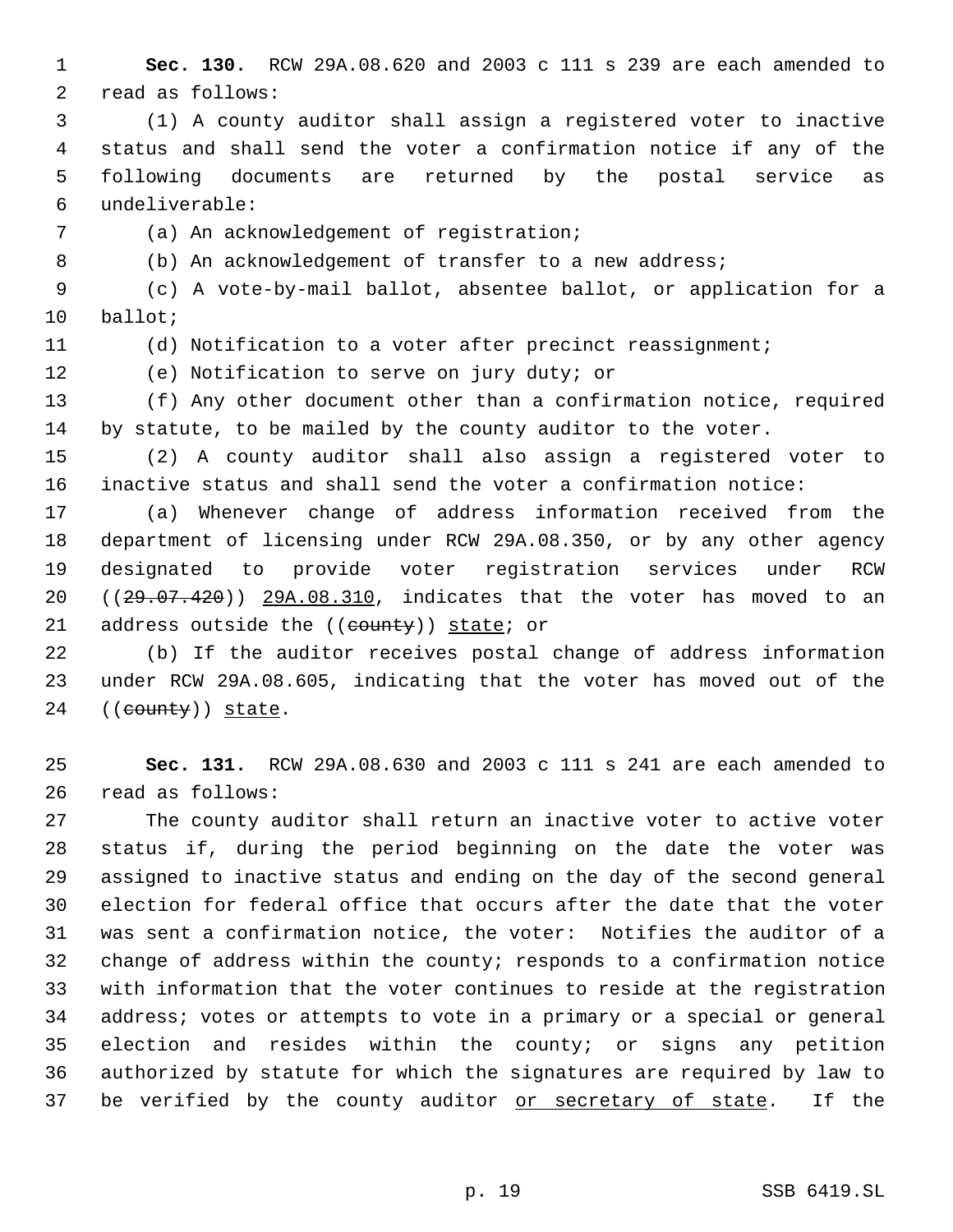inactive voter fails to provide such a notice or take such an action within that period, the auditor shall cancel the person's voter registration.

 **Sec. 132.** RCW 29A.08.640 and 2003 c 111 s 243 are each amended to read as follows:

 If the response to the confirmation notice provides the county auditor with the information indicating that the voter has moved within 8 the county, the auditor shall transfer the voter's registration. If 9 the response indicates a move out of a county, but within the state, the auditor shall place the registration in inactive status for 11 transfer pending acceptance by the county indicated by the new address. 12 The auditor shall immediately notify the auditor of the county with the new address. If the response indicates that the voter has left the 14 ((county)) state, the auditor shall cancel the voter's registration on 15 the official state voter registration list.

 **Sec. 133.** RCW 29A.08.710 and 2003 c 111 s 246 are each amended to read as follows:

18 (1) The county auditor shall have custody of the original voter registration records for each county. The original voter registration form must be filed without regard to precinct and is considered confidential and unavailable for public inspection and copying. An automated file of all registered voters must be maintained pursuant to RCW 29A.08.125. An auditor may maintain the automated file in lieu of filing or maintaining the original voter registration forms if the automated file includes all of the information from the original voter registration forms including, but not limited to, a retrievable facsimile of each voter's signature.

 (2) The following information contained in voter registration records or files regarding a voter or a group of voters is available for public inspection and copying: The voter's name, gender, voting record, date of registration, and registration number. The address and political jurisdiction of a registered voter are available for public inspection and copying except as provided by chapter 40.24 RCW. No other information from voter registration records or files is available for public inspection or copying.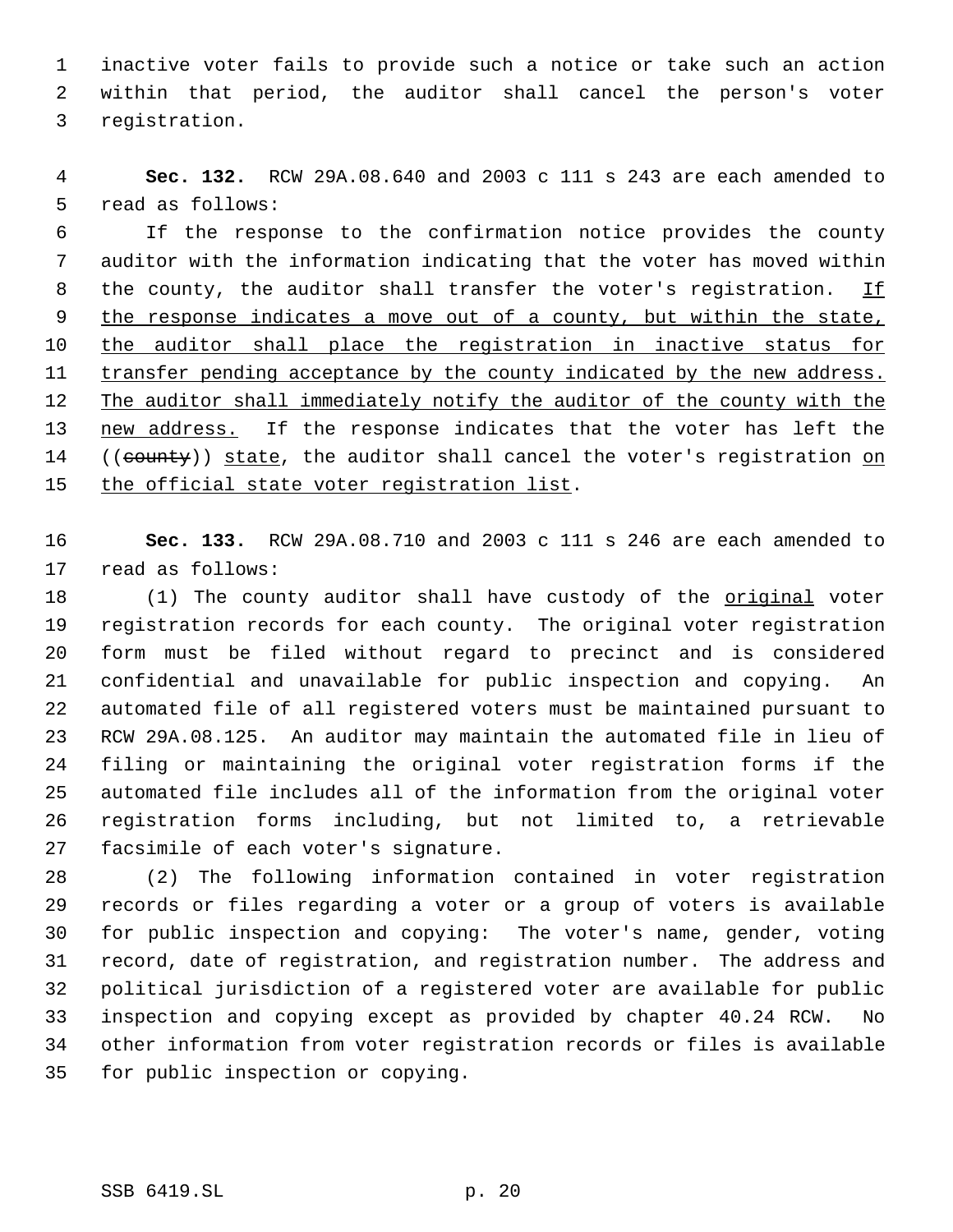**Sec. 134.** RCW 29A.08.760 and 2003 c 111 s 251 are each amended to read as follows:

 ((As soon as any or all of the voter registration data from the counties has been received under RCW 29A.08.750 and processed, the secretary of state shall provide a duplicate copy of this data to the political party organization or other individual making the request, at cost, shall provide a duplicate copy of the master statewide computer tape or data file of registered voters to the statute law committee 9 without cost, and)) The secretary of state shall provide a duplicate 10 copy of the master statewide computer ( $(\text{tape})$ ) file or electronic data file of registered voters to the department of information services for purposes of creating the jury source list without cost. Restrictions as to the commercial use of the information on the statewide computer tape or data file of registered voters, and penalties for its misuse, shall be the same as provided in RCW 29A.08.730 and 29A.08.740.

 **Sec. 135.** RCW 29A.08.770 and 2003 c 111 s 252 are each amended to read as follows:

 The secretary of state and each county auditor shall maintain for at least two years and shall make available for public inspection and copying all records concerning the implementation of programs and activities conducted for the purpose of insuring the accuracy and currency of official lists of eligible voters. These records must include lists of the names and addresses of all persons to whom notices are sent and information concerning whether or not each person has responded to the notices. These records must contain lists of all persons removed from the list of eligible voters and the reasons why the voters were removed.

 NEW SECTION. **Sec. 136.** Only voters who appear on the official statewide voter registration list are eligible to participate in elections. Each county shall maintain a copy of that county's portion of the state list. The county must ensure that data used for the production of poll lists and other lists and mailings done in the administration of each election are drawn from the official statewide voter registration list.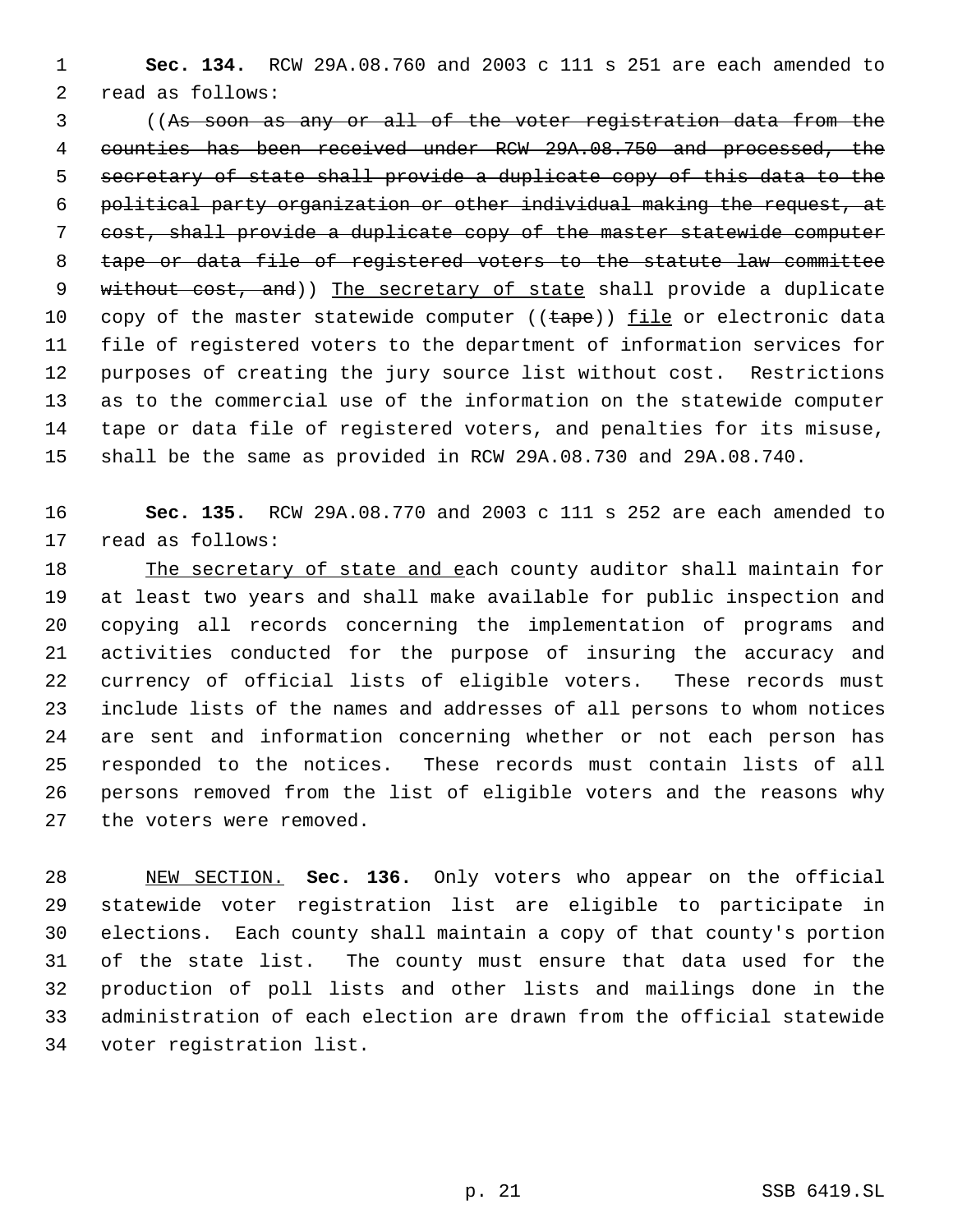NEW SECTION. **Sec. 137.** Each county shall ensure complete freedom of electronic access and information transfer between the county's election management and voter registration system and the secretary of state's official statewide voter registration list.

 NEW SECTION. **Sec. 138.** Any state or local election officer, or a designee, who has access to any county or statewide voter registration data base who knowingly uses or alters information in the data base inconsistent with the performance of his or her duties is guilty of a class C felony, punishable under RCW 9A.20.021.

 **Sec. 139.** RCW 11.88.010 and 1991 c 289 s 1 are each amended to read as follows:

 (1) The superior court of each county shall have power to appoint guardians for the persons and/or estates of incapacitated persons, and guardians for the estates of nonresidents of the state who have property in the county needing care and attention.

 (a) For purposes of this chapter, a person may be deemed incapacitated as to person when the superior court determines the individual has a significant risk of personal harm based upon a demonstrated inability to adequately provide for nutrition, health, housing, or physical safety.

 (b) For purposes of this chapter, a person may be deemed incapacitated as to the person's estate when the superior court determines the individual is at significant risk of financial harm based upon a demonstrated inability to adequately manage property or financial affairs.

 (c) A determination of incapacity is a legal not a medical decision, based upon a demonstration of management insufficiencies over time in the area of person or estate. Age, eccentricity, poverty, or medical diagnosis alone shall not be sufficient to justify a finding of incapacity.

 (d) A person may also be determined incapacitated if he or she is under the age of majority as defined in RCW 26.28.010.

 (e) For purposes of giving informed consent for health care pursuant to RCW 7.70.050 and 7.70.065, an "incompetent" person is any person who is (i) incompetent by reason of mental illness, developmental disability, senility, habitual drunkenness, excessive use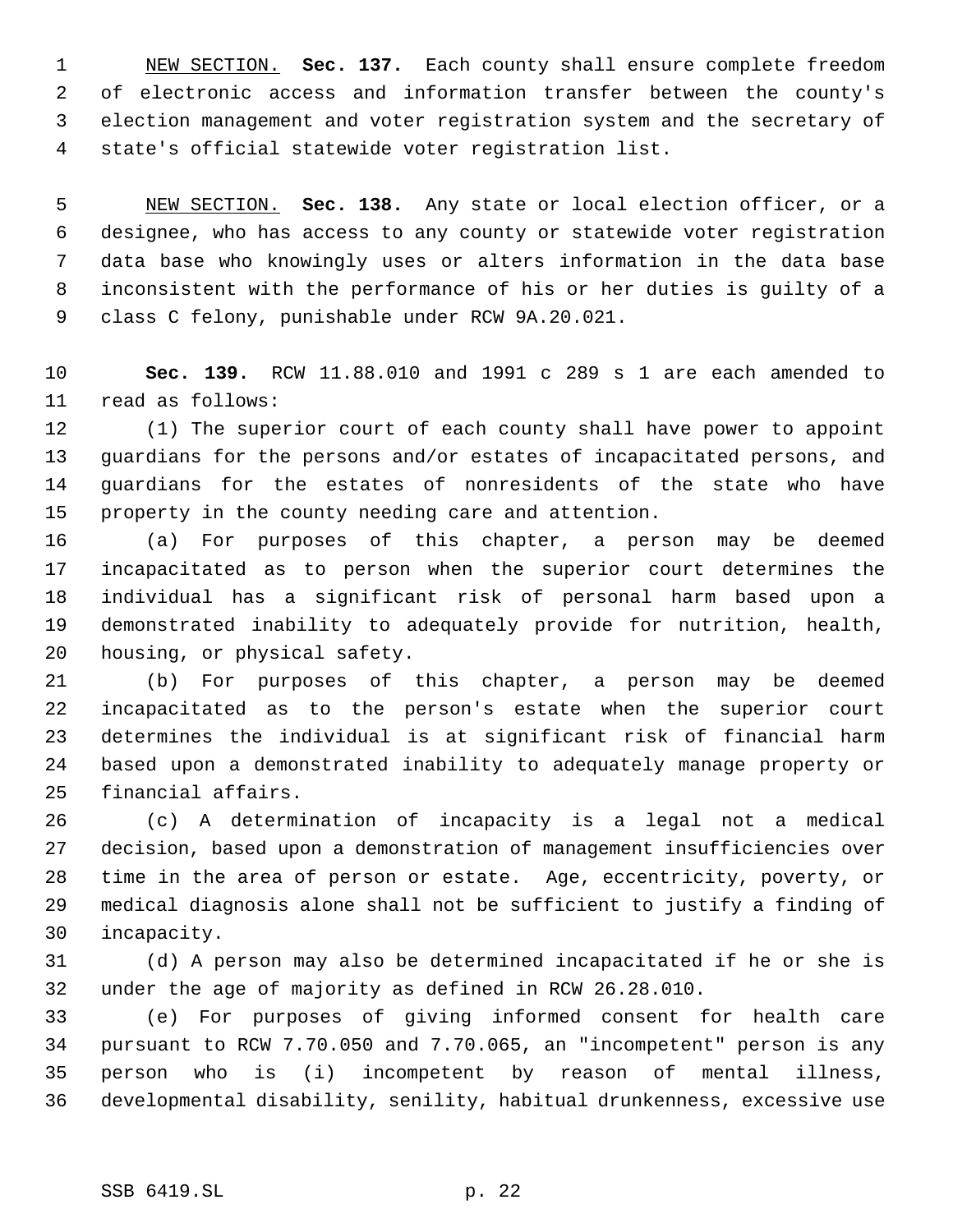of drugs, or other mental incapacity, of either managing his or her property or caring for himself or herself, or both, or (ii) incapacitated as defined in (a), (b), or (d) of this subsection.

 (f) For purposes of the terms "incompetent," "disabled," or "not legally competent," as those terms are used in the Revised Code of Washington to apply to persons incapacitated under this chapter, those terms shall be interpreted to mean "incapacitated" persons for purposes of this chapter.

 (2) The superior court for each county shall have power to appoint limited guardians for the persons and estates, or either thereof, of incapacitated persons, who by reason of their incapacity have need for protection and assistance, but who are capable of managing some of their personal and financial affairs. After considering all evidence presented as a result of such investigation, the court shall impose, by order, only such specific limitations and restrictions on an incapacitated person to be placed under a limited guardianship as the court finds necessary for such person's protection and assistance. A person shall not be presumed to be incapacitated nor shall a person lose any legal rights or suffer any legal disabilities as the result of being placed under a limited guardianship, except as to those rights and disabilities specifically set forth in the court order establishing such a limited guardianship. In addition, the court order shall state the period of time for which it shall be applicable.

 (3) Venue for petitions for guardianship or limited guardianship shall lie in the county wherein the alleged incapacitated person is domiciled, or if such person resides in a facility supported in whole or in part by local, state, or federal funding sources, in either the county where the facility is located, the county of domicile prior to residence in the supported facility, or the county where a parent or spouse of the alleged incapacitated person is domiciled.

 If the alleged incapacitated person's residency has changed within one year of the filing of the petition, any interested person may move for a change of venue for any proceedings seeking the appointment of a guardian or a limited guardian under this chapter to the county of the alleged incapacitated person's last place of residence of one year or more. The motion shall be granted when it appears to the court that such venue would be in the best interests of the alleged incapacitated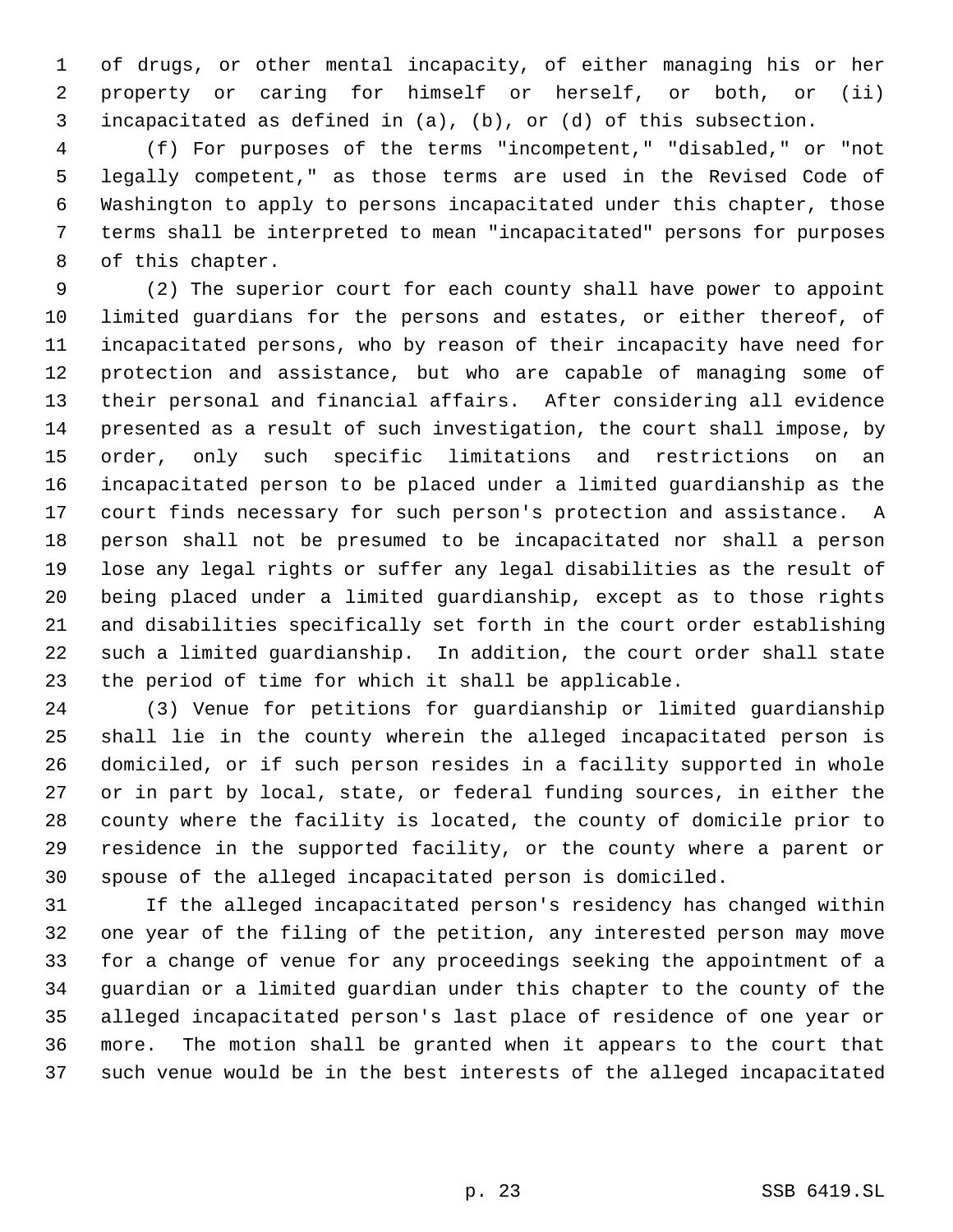person and would promote more complete consideration of all relevant matters.

 (4) Under RCW 11.94.010, a principal may nominate, by a durable power of attorney, the guardian or limited guardian of his or her estate or person for consideration by the court if guardianship proceedings for the principal's person or estate are thereafter commenced. The court shall make its appointment in accordance with the principal's most recent nomination in a durable power of attorney except for good cause or disqualification.

 (5) When a court imposes a full guardianship for an incapacitated person, the person shall be considered incompetent for purposes of rationally exercising the right to vote and shall lose the right to vote, unless the court specifically finds that the person is rationally capable of exercising the franchise. Imposition of a limited guardianship for an incapacitated person shall not result in the loss of the right to vote unless the court determines that the person is 17 incompetent for purposes of rationally exercising the franchise. When a court determines that the person is incompetent for the purpose of 19 rationally exercising the right to vote, the court shall notify the 20 appropriate county auditor.

 NEW SECTION. **Sec. 140.** In developing the technical standards of data formats for transferring voter registration data, the secretary shall consult with the information services board. The board shall review and make recommendations regarding proposed technical standards prior to implementation.

### **PART II**

### **LOCAL GOVERNMENT GRANT PROGRAM**

 NEW SECTION. **Sec. 201.** The secretary of state shall establish a competitive local government grant program to solicit and prioritize project proposals from county election offices. Potential projects proposals must be new projects designed to help the county election office comply with the requirements of the Help America Vote Act (P.L. 107-252). Grant funds will not be allocated to fund existing statutory functions of local elections offices, and in order to be eligible for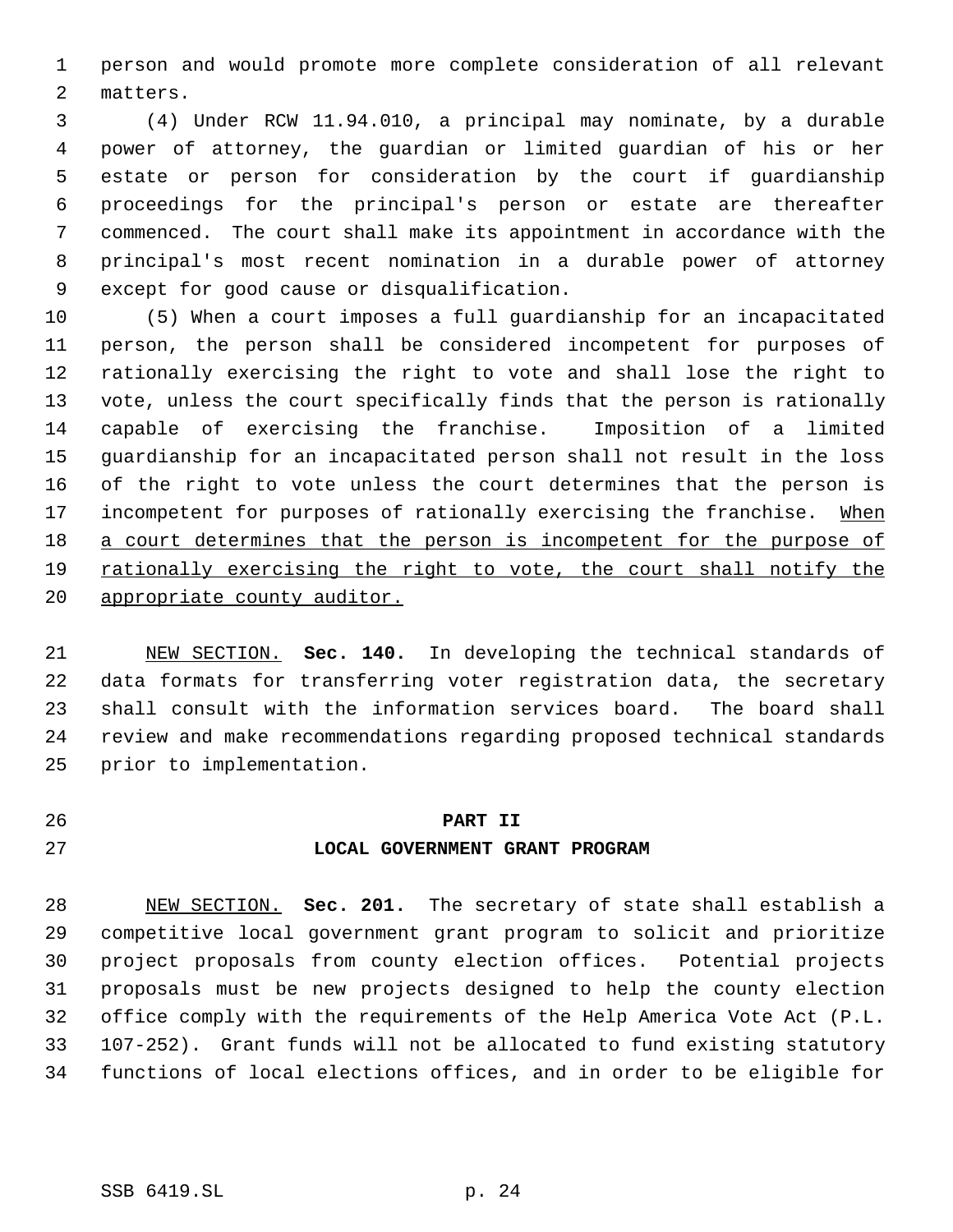a grant, local election offices must maintain an elections budget at or above the local elections budget by the effective date of this section.

 NEW SECTION. **Sec. 202.** The secretary of state will administer the grant program and disburse funds from the election account established in the state treasury by the legislature in chapter 48, Laws of 2003. Only grant proposals from local government election offices will be reviewed. The secretary of state and any local government grant recipient shall enter into an agreement outlining the terms of the grant and a payment schedule. The payment schedule may allow the secretary of state to make payments directly to vendors contracted by the local government election office from Help America Vote Act (P.L. 107-252) funds. The secretary of state shall adopt any rules necessary to facilitate this section.

 NEW SECTION. **Sec. 203.** (1) The secretary of state shall create an advisory committee and adopt rules governing project eligibility, evaluation, awarding of grants, and other criteria for administering the local government grant program, which may include a preference for grants that include a match of local funds.

 (2) The advisory committee shall review grant proposals and establish a prioritized list of projects to be considered for funding by the third Tuesday in May of each year beginning in 2004 and continuing as long as funds in the election account established by chapter 48, Laws of 2003 are available. The grant award may have an effective date other than the date the project is placed on the prioritized list, including money spent previously by the county that would qualify for reimbursement under the Help America Vote Act (P.L. 107-252).

 (3) Examples of projects that would be eligible for local government grant funding include, but are not limited to the following:

 (a) Replacement or upgrade of voting equipment, including the 31 replacement of punchcard voting systems;

 (b) Purchase of additional voting equipment, including the purchase of equipment to meet the disability requirements of the Help America Vote Act (P.L. 107-252);

(c) Purchase of new election management system hardware and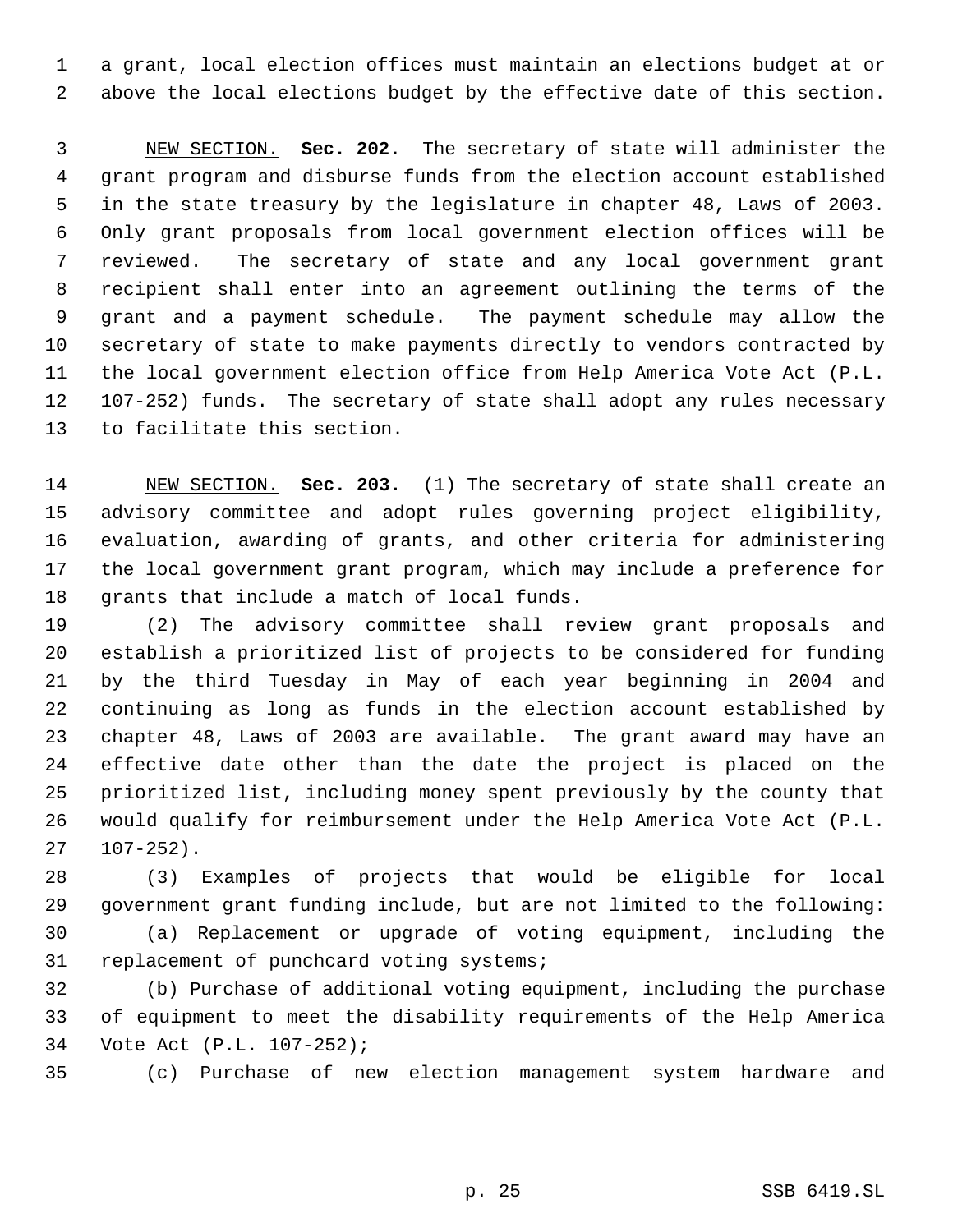software capable of integrating with the statewide voter registration system required by the Help America Vote Act (P.L. 107-252); (d) Development and production of poll worker recruitment and training materials; (e) Voter education programs;

(f) Publication of a local voters pamphlet;

 (g) Toll-free access system to provide notice of the outcome of provisional ballots; and

(h) Training for local election officials.

# **PART III**

#### **DISABILITY ACCESS VOTING**

 NEW SECTION. **Sec. 301.** "Disability access voting location" means a location designated by the county auditor for the conduct of in-person disability access voting.

 NEW SECTION. **Sec. 302.** "Disability access voting period" means the period of time starting twenty days before an election until one day before the election.

 NEW SECTION. **Sec. 303.** "In-person disability access voting" means a procedure in which a voter may come in person to a disability access location and cast a ballot during the disability access voting period.

 NEW SECTION. **Sec. 304.** At the discretion of the county auditor, in-person disability access voting may take place during the period starting twenty days before the day of a primary or election and ending the day before the election. The auditor shall maintain a system or systems to prevent multiple voting. The end of the disability access voting period in each county will be determined by the auditor's need and ability to print and distribute poll books to the polls in order to prevent multiple voting.

 NEW SECTION. **Sec. 305.** The county auditor has sole discretion for determining locations within the county and operating hours for disability access voting locations.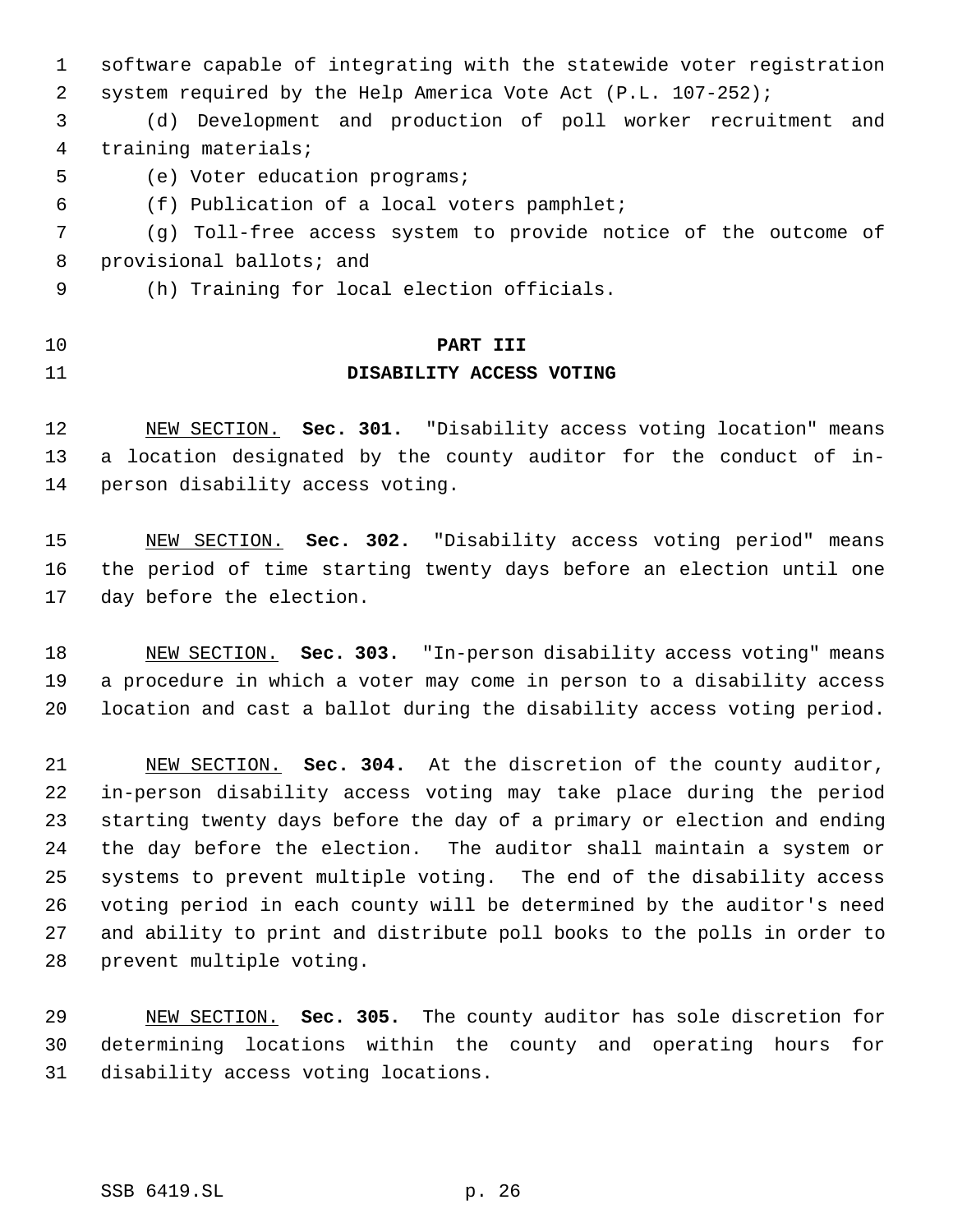NEW SECTION. **Sec. 306.** In-person disability access voting must be conducted using disability access voting devices at locations that are acceptable and comply with federal and state access requirements.

 NEW SECTION. **Sec. 307.** No person may interfere with a voter in any way within the disability access voting location. This does not prevent the voter from receiving assistance in preparing his or her ballot as provided in this chapter.

 NEW SECTION. **Sec. 308.** (1) During posted disability access voting hours, no person may, within the voting location, or in any public area within three hundred feet of an entrance to the voting location:

 (a) Suggest or persuade or attempt to suggest or persuade a voter to vote for or against a candidate or ballot measure;

(b) Circulate cards or handbills of any kind;

(c) Solicit signatures to any kind of petition; or

 (d) Engage in a practice that interferes with the freedom of voters to exercise their franchise or disrupts the administration of the early voting location.

 (2) No person may obstruct the doors or entries to a building containing the voting location or prevent free access to and from the voting location. Any sheriff, deputy sheriff, or municipal law enforcement officer shall prevent the obstruction, and may arrest a person creating such an obstruction.

(3) No person may:

 (a) Except as provided in RCW 29A.44.050, remove a ballot from the disability access voting location before the closing of the polls; or (b) Solicit a voter to show his or her ballot.

(4) No person other than a voting election official may receive

from a voter a voted ballot or deliver a blank ballot to the voter.

 (5) A violation of this section is a gross misdemeanor, punishable to the same extent as a gross misdemeanor that is punishable under RCW 9A.20.021, and the person convicted may be ordered to pay the costs of prosecution.

 NEW SECTION. **Sec. 309.** A disability access voting election officer who does any electioneering during the voting period is guilty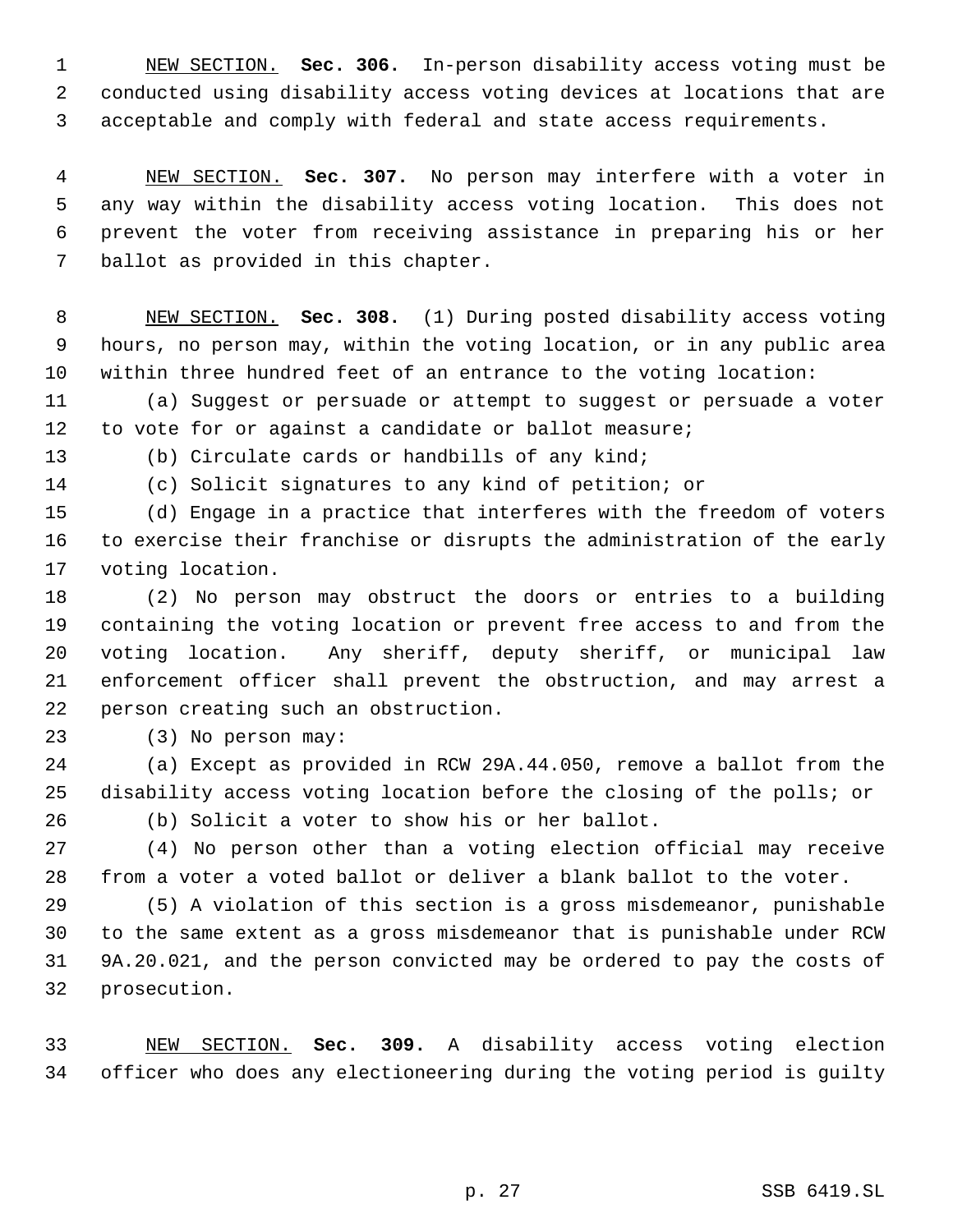of a misdemeanor, and upon conviction must be fined a sum not exceeding one hundred dollars and pay the costs of prosecution.

 NEW SECTION. **Sec. 310.** A voter desiring to vote at a disability access voting site shall give his or her name to the voting election officer who has the precinct list of registered voters. This officer shall announce the name to the election officer who has the copy of the list of voters. If the right of this voter to participate in the primary or election is not challenged, the voter must be issued a ballot or permitted to enter a voting booth and operate a voting device. The number of the ballot or the voter must be recorded by the election officers. If the right of the voter to participate is challenged, RCW 29A.08.810 and 29A.08.820 apply to that voter.

 NEW SECTION. **Sec. 311.** Disability access voting locations must remain open continuously until the time specified in the notice of disability access voting. At the time of closing, the election officers shall announce that the disability access voting location is closed.

 NEW SECTION. **Sec. 312.** If at the time of closing the disability access voting location, there are voters in the location who have not voted, they must be allowed to vote after the location has been closed.

 NEW SECTION. **Sec. 313.** Immediately after the daily close of the disability access voting location and the completion of voting, the election officers shall count the number of votes cast and make a record of any discrepancy between this number and the number of voters who signed the poll book for that day, complete the certifications in the poll book, prepare the ballots for transfer to the counting center if necessary, and seal the voting devices.

 NEW SECTION. **Sec. 314.** (1) At the direction of the county auditor, a team or teams composed of a representative of at least two major political parties shall stop at disability access voting locations and pick up the sealed containers of ballots or electronic ballot media for delivery to the counting center. This process must occur daily at the closing hour for the voting location. Two election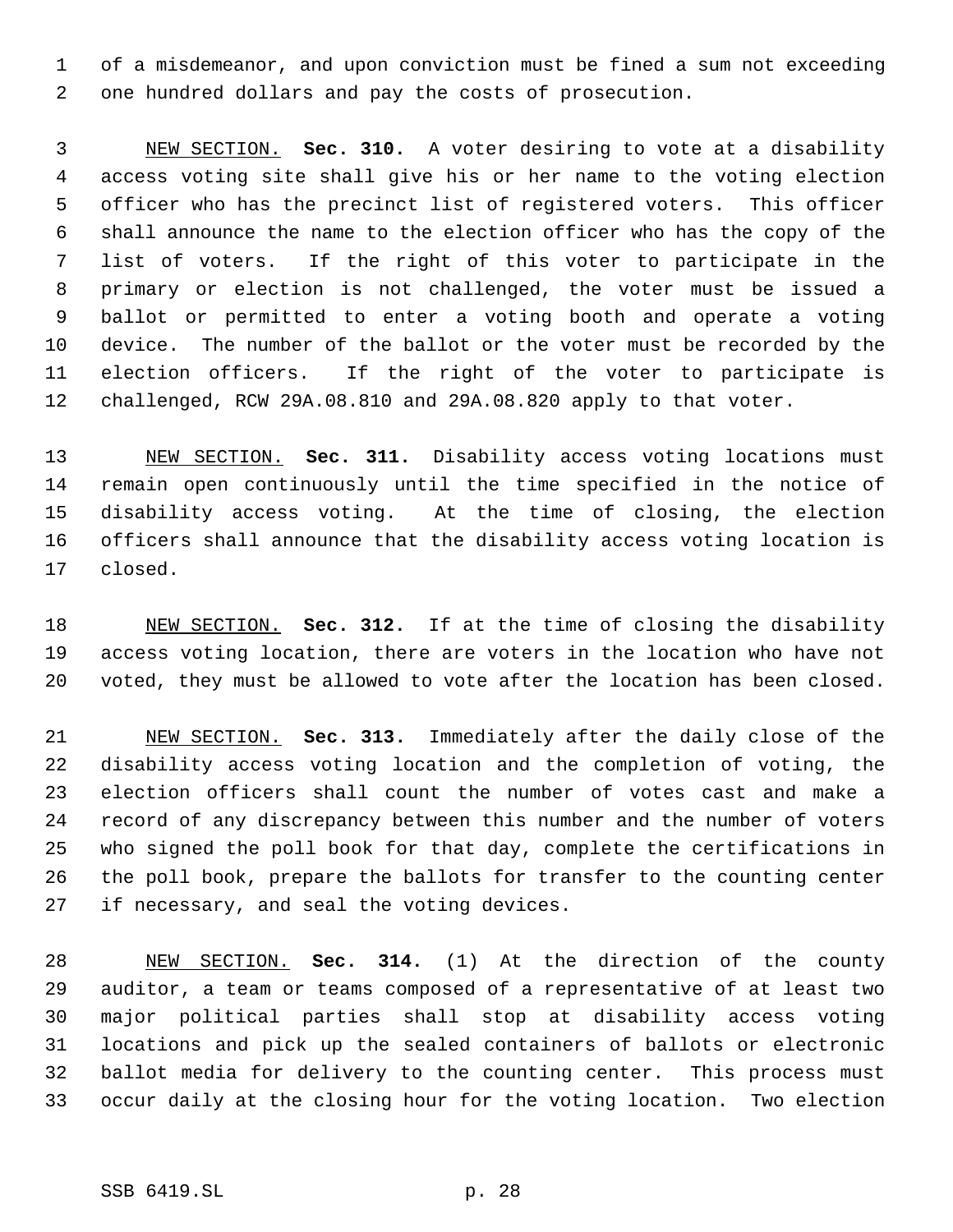officials, representing two major political parties, shall seal the containers furnished by the county auditor and properly identified with his or her address with uniquely prenumbered seals.

 (2) At the counting center or the collection stations where the sealed ballot containers are delivered by the designated representatives of the major political parties, the county auditor or a designated representative of the county auditor shall receive the sealed ballot containers, record the time, date, voting location, and seal number of each ballot container.

 **Sec. 315.** RCW 29A.16.010 and 2003 c 111 s 401 are each amended to read as follows:

 The intent of this chapter is to require state and local election officials to designate and use polling places and disability access 14 voting locations in all elections and permanent registration locations which are accessible to elderly and disabled persons. County auditors shall:

 (1) Make modifications such as installation of temporary ramps or relocation of polling places within buildings, where appropriate;

 (2) Designate new, accessible polling places to replace those that are inaccessible; and

 (3) Continue to use polling places and voter registration locations which are accessible to elderly and disabled persons.

 **Sec. 316.** RCW 29A.16.130 and 2003 c 111 s 409 are each amended to read as follows:

 Each state agency and entity of local government shall permit the use of any of its buildings and the most suitable locations therein as 27 polling places or disability access voting locations when required by a county auditor to provide accessible places in each precinct.

 **Sec. 317.** RCW 29A.44.030 and 2003 c 111 s 1103 are each amended to read as follows:

 Any voter may take into the voting booth or voting device any printed or written material to assist in casting his or her vote. The voter shall not use this material to electioneer and shall remove the 34 material when he or she leaves the polls or the disability access voting location.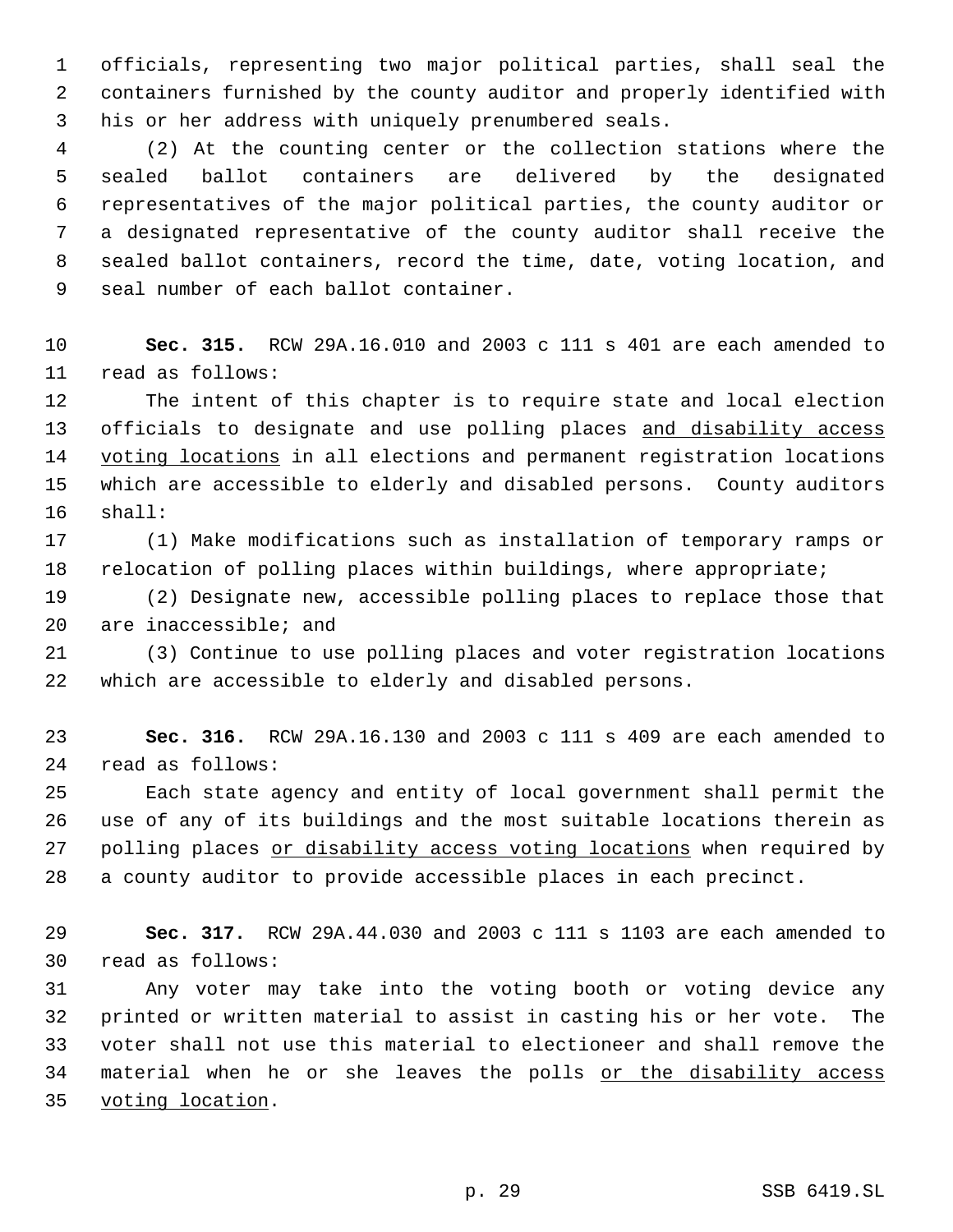**Sec. 318.** RCW 29A.44.040 and 2003 c 111 s 1104 are each amended to read as follows:

 No ballots may be used in any polling place or disability access 4 voting location other than those prepared by the county auditor. No voter is entitled to vote more than once at a primary or a general or special election, except that if a voter incorrectly marks a ballot, he or she may return it and be issued a new ballot. The precinct election officers shall void the incorrectly marked ballot and return it to the county auditor.

 **Sec. 319.** RCW 29A.44.220 and 2003 c 111 s 1121 are each amended to read as follows:

 On signing the precinct list of registered voters or being issued 13 a ballot, the voter shall, without leaving the polling place or 14 disability access location, proceed to one of the voting booths or 15 voting devices to cast his or her vote. When county election 16 procedures so provide, the election officers may tear off and retain the numbered stub from the ballot before delivering the ballot to the voter. If an election officer has not already done so, when the voter has finished, he or she shall either (1) remove the numbered stub from the ballot, place the ballot in the ballot box, and return the number 21 to the ((precinct)) election officers, or (2) deliver the entire ballot 22 to the ((precinct)) election officers, who shall remove the numbered 23 stub from the ballot and place the ballot in the ballot box. If poll- site ballot counting devices are used, the voter shall put the ballot in the device.

 **Sec. 320.** RCW 29A.44.350 and 2003 c 111 s 1133 are each amended to read as follows:

 If a poll-site ballot counting device fails to operate at any time 29 during polling hours or disability access voting hours, voting must continue, and the ballots must be deposited for later tabulation in a secure ballot compartment separate from the tabulated ballots.

 NEW SECTION. **Sec. 321.** In developing technical standards for voting technology and systems to be accessible for individuals with disabilities, the secretary shall consult with the information services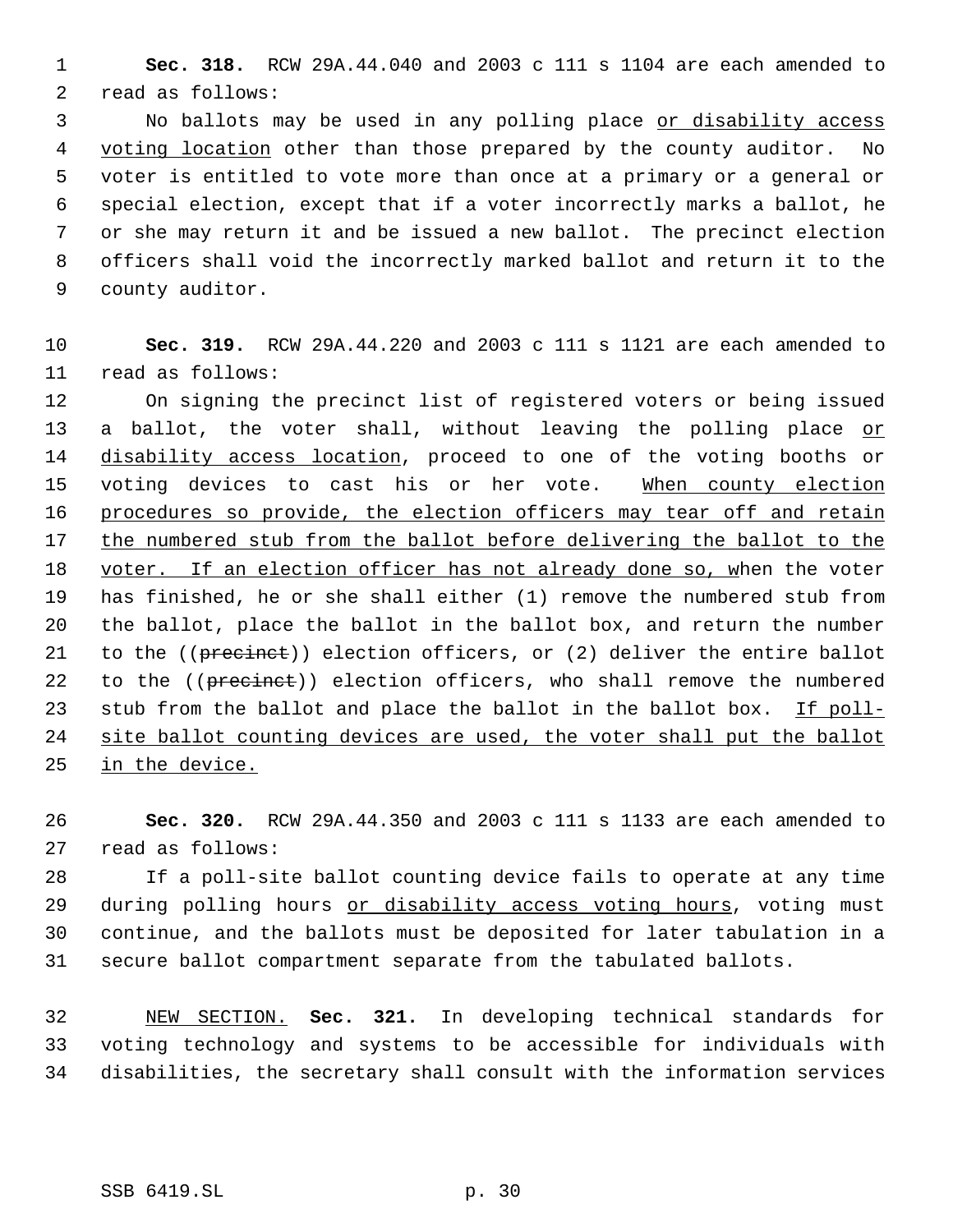board. The board shall review and make recommendations regarding proposed technical standards prior to implementation.

# **PART IV**

## **ADMINISTRATIVE COMPLAINT PROCEDURE**

 NEW SECTION. **Sec. 401.** The state-based administrative complaint procedures required in the Help America Vote Act (P.L. 107-252) and detailed in administrative rule apply to all primary, general, and special elections administered under this title.

# **PART V**

# **PROVISIONAL BALLOT AFTER THE POLLS CLOSE**

 NEW SECTION. **Sec. 501.** (1) An individual who votes in an election for federal office as a result of a federal or state court order or any other order extending the time for closing the polls, may vote in that election only by casting a provisional ballot. As to court orders extending the time for closing the polls, this section does not apply to any voters who were present in the polling place at the statutory closing time and as a result are permitted to vote under RCW 29A.44.070. This section does not, by itself, authorize any court to order that any individual be permitted to vote or to extend the time for closing the polls, but this section is intended to comply with 42 U.S.C. Sec. 15482(c) with regard to federal elections.

 (2) Any ballot cast under subsection (1) of this section must be separated and held apart from other provisional ballots cast by those not affected by the order.

- 
- 

# **PART VI**

#### **VOTING SYSTEM**

 NEW SECTION. **Sec. 601.** As used in this chapter, "voting system" means:

 (1) The total combination of mechanical, electromechanical, or electronic equipment including, but not limited to, the software, firmware, and documentation required to program, control, and support the equipment, that is used: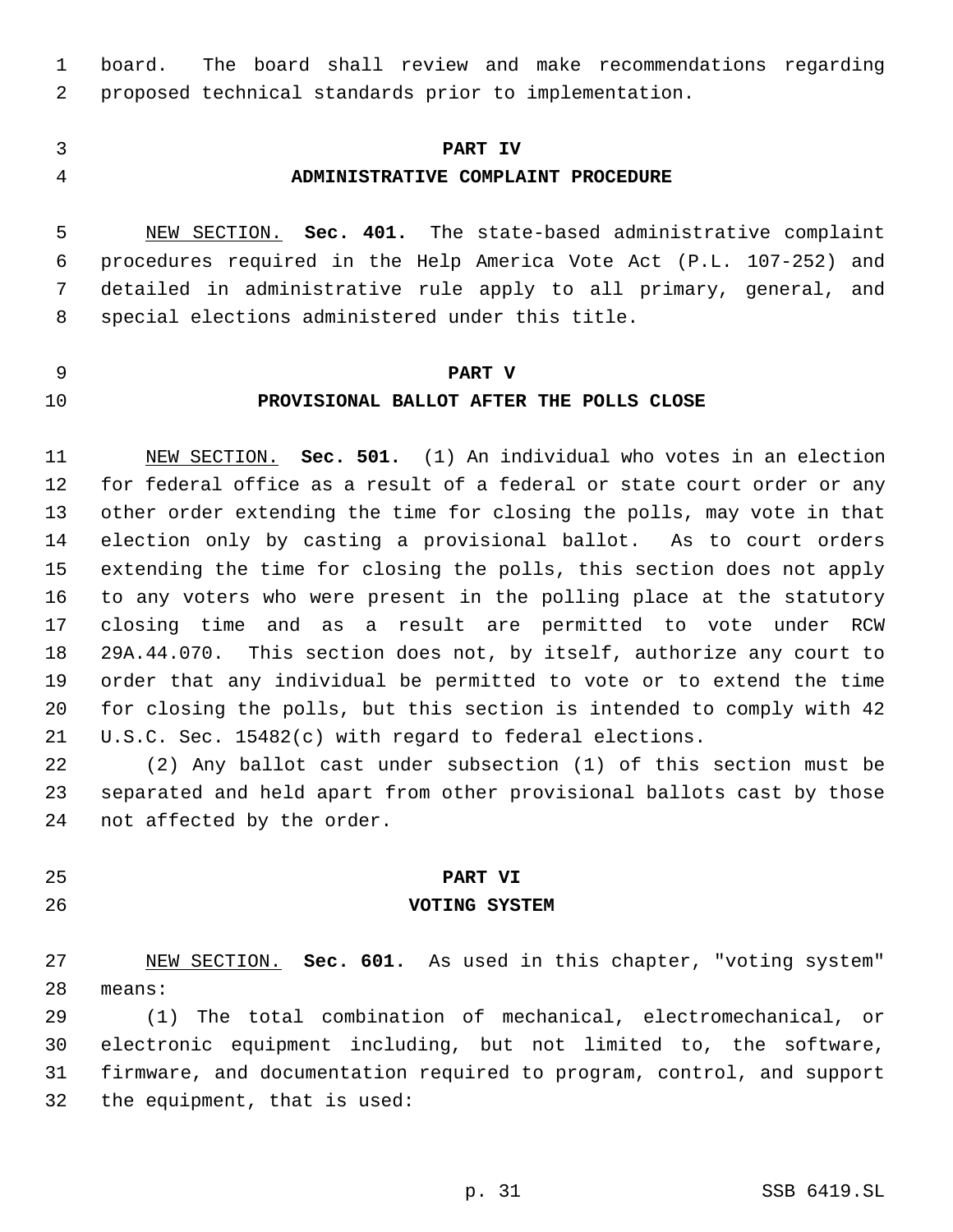- (a) To define ballots;
- 2 (b) To cast and count votes;
- (c) To report or display election results from the voting system;
- (d) To maintain and produce any audit trail information; and
- (2) The practices and associated documentation used:
- (a) To identify system components and versions of such components;
- (b) To test the system during its development and maintenance;
- 8 (c) To maintain records of system errors and defects;

 (d) To determine specific system changes to be made to a system after the initial qualification of the system; and

 (e) To make available any materials to the voter such as notices, instructions, forms, or paper ballots.

# **PART VII**

#### **CONFORMING AMENDMENTS, REPEALERS, AND EFFECTIVE DATES**

 **Sec. 701.** RCW 29.33.305 and 2003 c 110 s 1 are each amended to read as follows:

17 (1) ((The secretary of state shall adopt rules and establish 18 standards for voting technology and systems used by the state or any political subdivision to be accessible for individuals with disabilities, including nonvisual accessibility for the blind and 21 visually impaired, in a manner that provides the same opportunity for access and participation, including privacy and independence, as other voters.

24  $(2)$ )) At each polling location, at least one voting unit certified by the secretary of state shall provide access to individuals who are blind or visually impaired.

27 ( $(\overline{+3})$ ) (2) Compliance with this provision in regard to voting technology and systems purchased prior to July 27, 2003, shall be achieved at the time of procurement of an upgrade of technology compatible with nonvisual voting methods or replacement of existing voting equipment or systems.

32  $((\langle 4 \rangle) \rangle$  (3) Compliance with subsection((s)) (2) ((and (3))) of this section is contingent on available funds to implement this provision.

34 ( $(\overline{\smash{.6}})$ )  $\overline{\smash{.4}}$  For purposes of this section, the following definitions apply: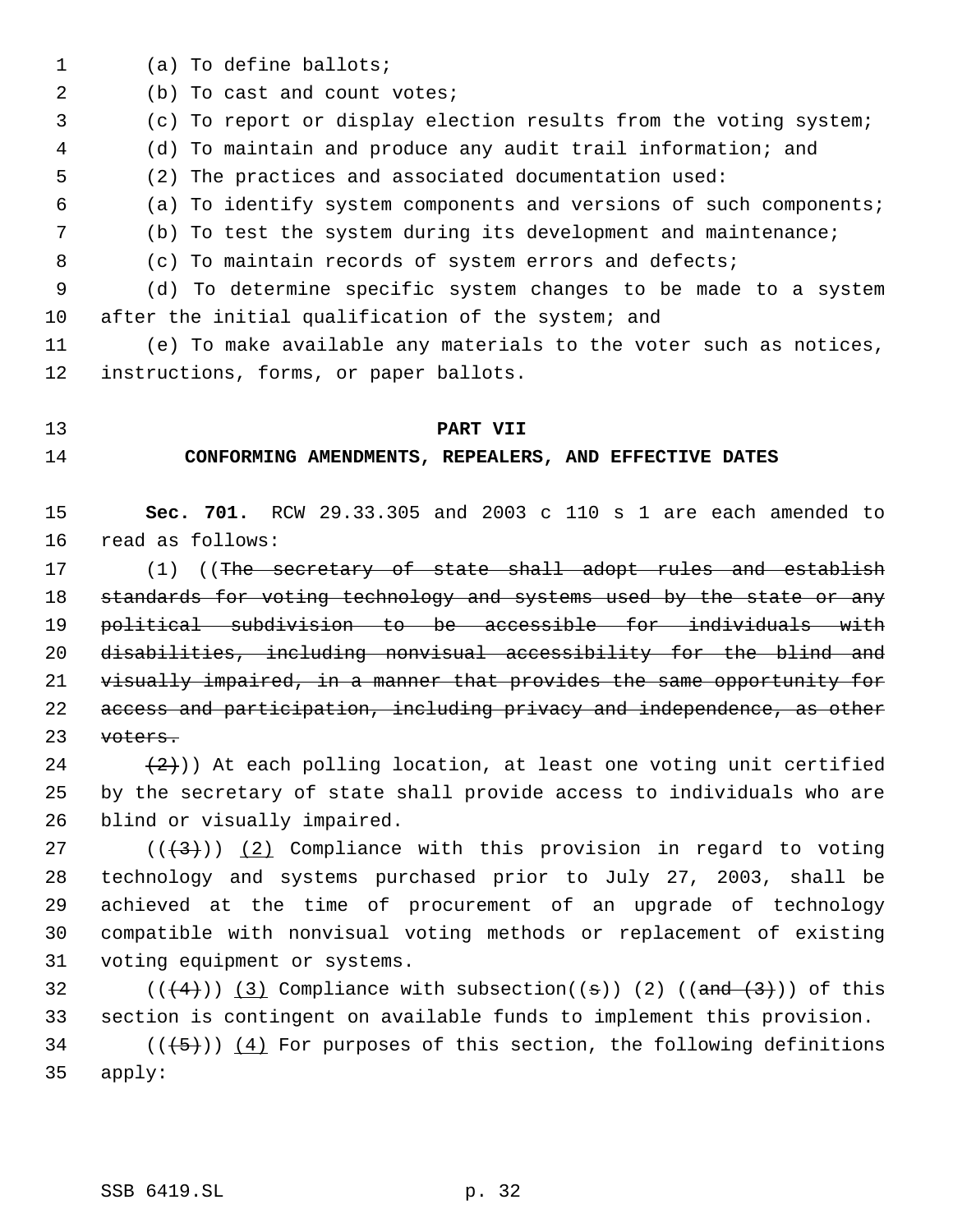(a) "Accessible" includes receiving, using, selecting, and manipulating voter data and controls.

 (b) "Nonvisual" includes synthesized speech, Braille, and other output methods.

 (c) "Blind and visually impaired" excludes persons who are both deaf and blind.

7  $((+6))$   $(5)$  This section does not apply to voting by absentee ballot.

 **Sec. 702.** RCW 29A.04.610 and 2003 c 111 s 161 are each amended to read as follows:

 The secretary of state as chief election officer shall make reasonable rules in accordance with chapter 34.05 RCW not inconsistent with the federal and state election laws to effectuate any provision of this title and to facilitate the execution of its provisions in an orderly, timely, and uniform manner relating to any federal, state, county, city, town, and district elections. To that end the secretary shall assist local election officers by devising uniform forms and procedures.

 In addition to the rule-making authority granted otherwise by this section, the secretary of state shall make rules governing the following provisions:

(1) The maintenance of voter registration records;

 (2) The preparation, maintenance, distribution, review, and filing of precinct maps;

(3) Standards for the design, layout, and production of ballots;

 (4) The examination and testing of voting systems for certification;

 (5) The source and scope of independent evaluations of voting systems that may be relied upon in certifying voting systems for use in this state;

 (6) Standards and procedures for the acceptance testing of voting systems by counties;

 (7) Standards and procedures for testing the programming of vote tallying software for specific primaries and elections;

 (8) Standards and procedures for the preparation and use of each type of certified voting system including procedures for the operation 37 of counting centers where vote tallying systems are used;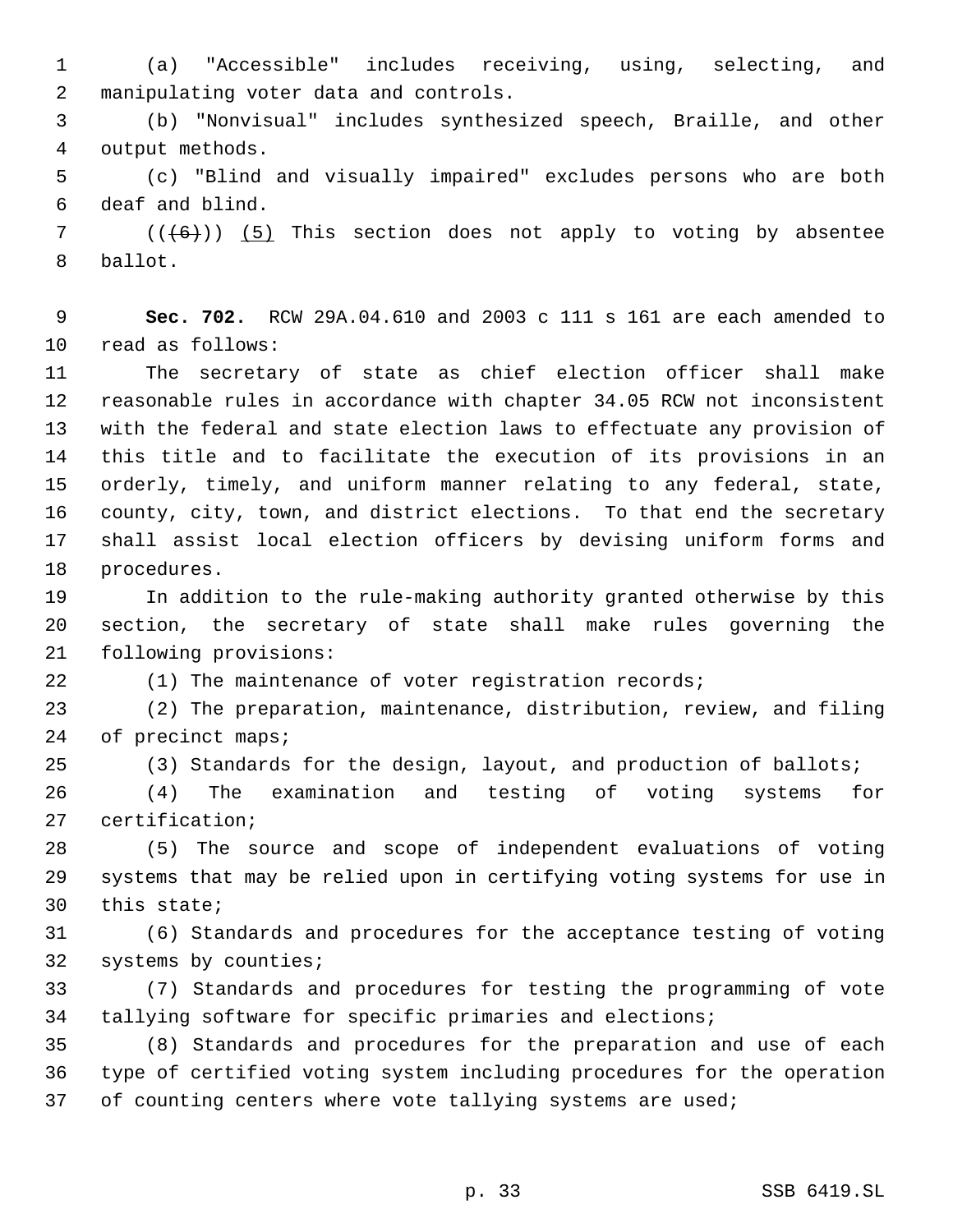(9) Standards and procedures to ensure the accurate tabulation and canvassing of ballots;

 (10) Consistency among the counties of the state in the preparation of ballots, the operation of vote tallying systems, and the canvassing of primaries and elections;

 (11) Procedures to ensure the secrecy of a voter's ballot when a small number of ballots are counted at the polls or at a counting center;

 (12) The use of substitute devices or means of voting when a voting device at the polling place is found to be defective, the counting of votes cast on the defective device, the counting of votes cast on the substitute device, and the documentation that must be submitted to the 13 county auditor regarding such circumstances;

 (13) Procedures for the transportation of sealed containers of voted ballots or sealed voting devices;

 (14) The acceptance and filing of documents via electronic facsimile;

18 (15) Voter registration applications and records;

 (16) The use of voter registration information in the conduct of elections;

 (17) The coordination, delivery, and processing of voter registration records accepted by driver licensing agents or the department of licensing;

 (18) The coordination, delivery, and processing of voter registration records accepted by agencies designated by the governor to provide voter registration services;

 (19) Procedures to receive and distribute voter registration applications by mail;

 (20) Procedures for a voter to change his or her voter registration address within a county by telephone;

 (21) Procedures for a voter to change the name under which he or she is registered to vote;

 (22) Procedures for canceling dual voter registration records and for maintaining records of persons whose voter registrations have been canceled;

 (23) Procedures for the electronic transfer of voter registration records between county auditors and the office of the secretary of state;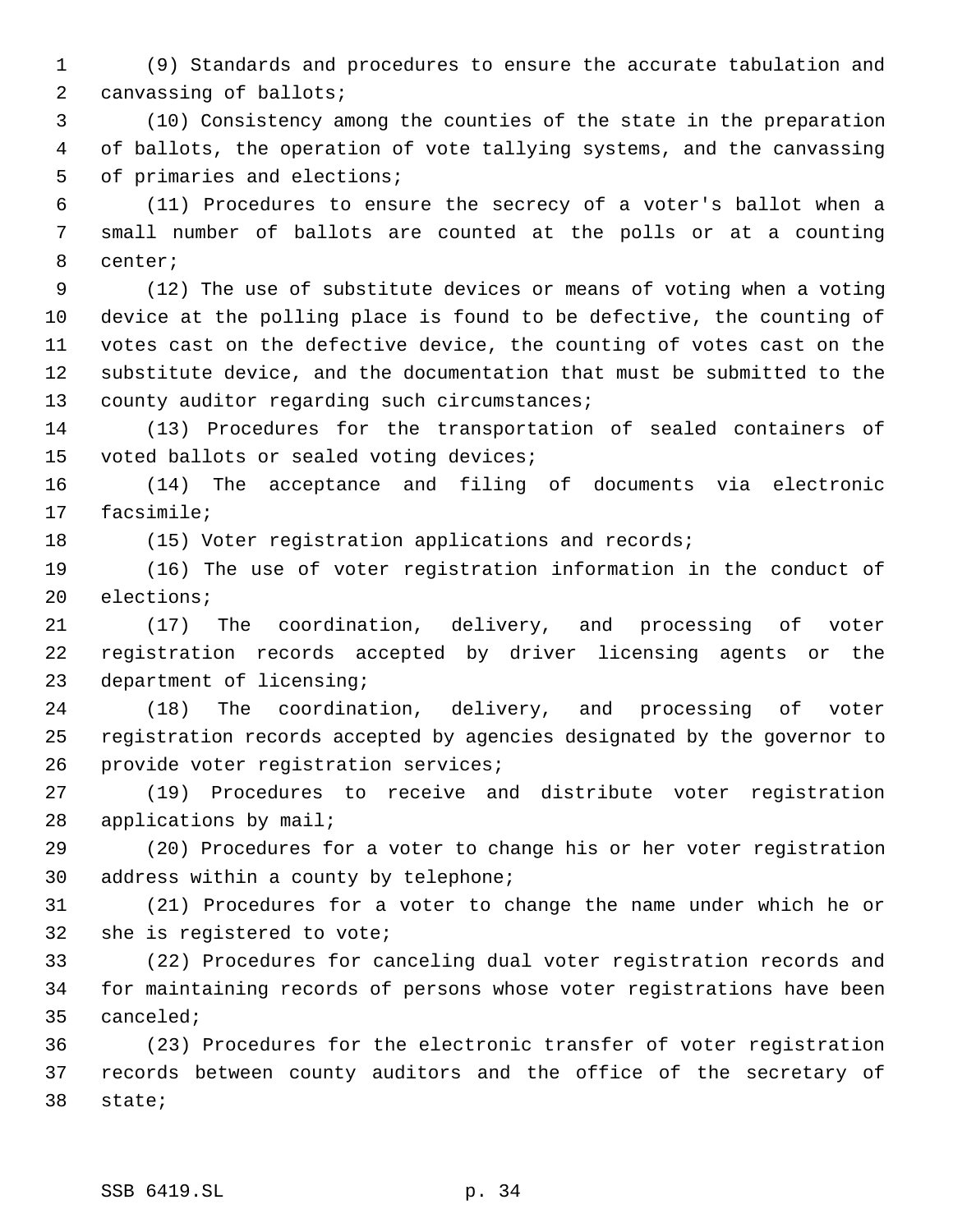(24) Procedures and forms for declarations of candidacy;

 (25) Procedures and requirements for the acceptance and filing of declarations of candidacy by electronic means;

 (26) Procedures for the circumstance in which two or more candidates have a name similar in sound or spelling so as to cause confusion for the voter;

7 (27) Filing for office;

8 (28) The order of positions and offices on a ballot;

(29) Sample ballots;

(30) Independent evaluations of voting systems;

(31) The testing, approval, and certification of voting systems;

(32) The testing of vote tallying software programming;

 (33) Standards and procedures to prevent fraud and to facilitate the accurate processing and canvassing of absentee ballots and mail ballots;

 (34) Standards and procedures to guarantee the secrecy of absentee ballots and mail ballots;

 (35) Uniformity among the counties of the state in the conduct of absentee voting and mail ballot elections;

 (36) Standards and procedures to accommodate out-of-state voters, overseas voters, and service voters;

22 (37) The tabulation of paper ballots before the close of the polls; (38) The accessibility of polling places and registration facilities that are accessible to elderly and disabled persons;

 (39) The aggregation of precinct results if reporting the results 26 of a single precinct could jeopardize the secrecy of a person's ballot; (40) Procedures for conducting a statutory recount;

(41) Procedures for filling vacancies in congressional offices if

 the general statutory time requirements for availability of absentee ballots, certification, canvassing, and related procedures cannot be met;

 (42) Procedures for the statistical sampling of signatures for purposes of verifying and canvassing signatures on initiative, referendum, and recall election petitions;

 (43) Standards and deadlines for submitting material to the office of the secretary of state for the voters' pamphlet;

(44) Deadlines for the filing of ballot titles for referendum bills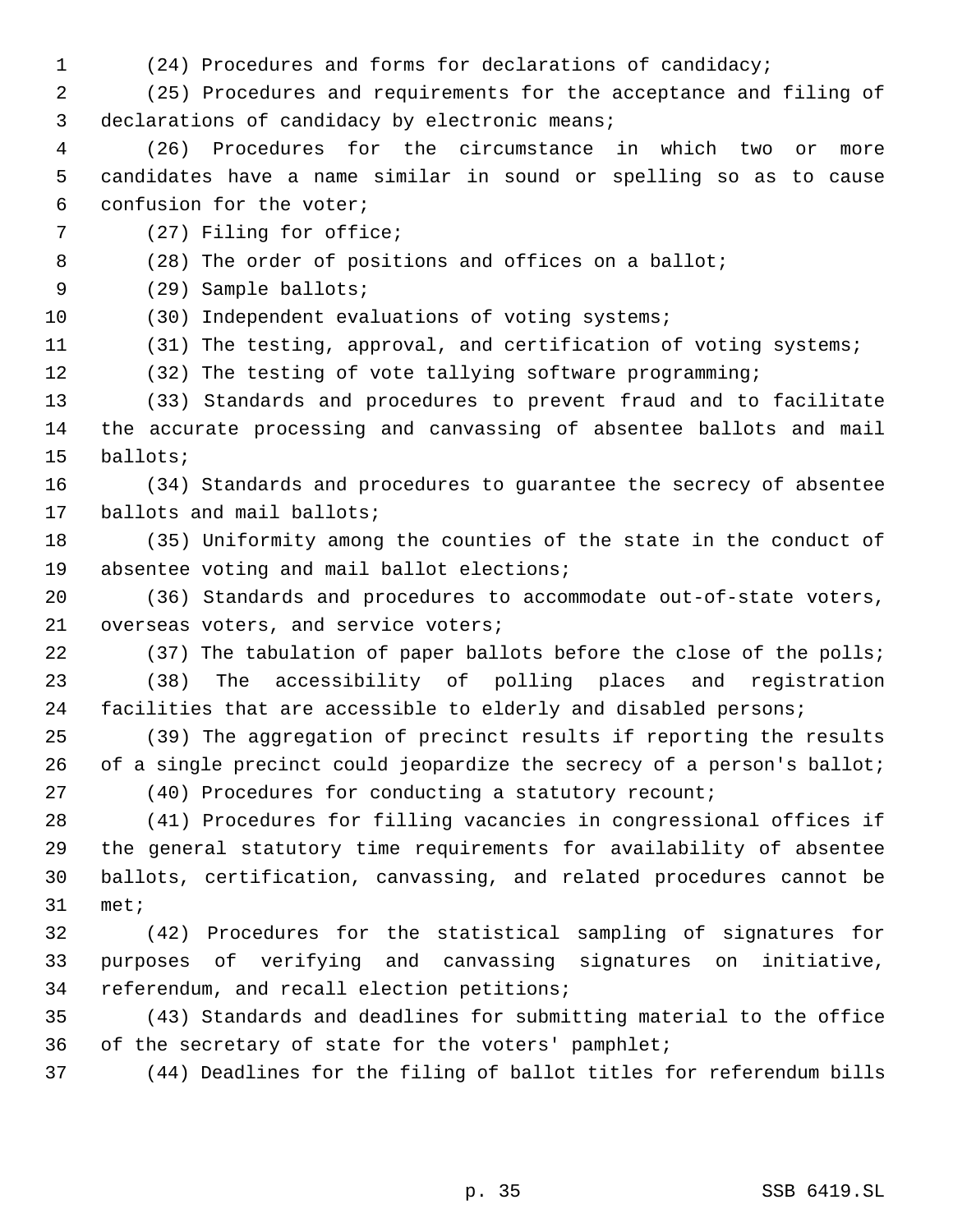| $\mathbf{1}$ | and constitutional amendments if none have been provided by the         |
|--------------|-------------------------------------------------------------------------|
| 2            | legislature;                                                            |
| 3            | (45) Procedures for the publication of a state voters' pamphlet;        |
| 4            | ((and))                                                                 |
| 5            | (46) Procedures for conducting special elections regarding nuclear      |
| 6            | waste sites if the general statutory time requirements for availability |
| 7            | of absentee ballots, certification, canvassing, and related procedures  |
| 8            | cannot be met;                                                          |
| 9            | (47) Standards and procedures for the proper conduct of voting          |
| 10           | during the early voting period to provide accessability for the blind   |
| 11           | or visually impaired;                                                   |
| 12           | (48) Standards for voting technology and systems used by the state      |
| 13           | or any political subdivision to be accessible for individuals with      |
| 14           | disabilities, including nonvisual accessibility for the blind and       |
| 15           | visually impaired, in a manner that provides the same opportunity for   |
| 16           | access and participation, including privacy and independence, as other  |
| 17           | voters;                                                                 |
| 18           | (49) All data formats for transferring voter registration data on       |
| 19           | electronic or machine-readable media for the purpose of administering   |
| 20           | the statewide voter registration list required by the Help America Vote |
| 21           | Act $(P.L. 107-252)$ ;                                                  |
| 22           | Defining the interaction of electronic voter registration<br>(50)       |
| 23           | election management systems employed by each county auditor to maintain |
| 24           | a local copy of each county's portion of the official state list of     |
| 25           | registered voters;                                                      |
| 26           | (51) Provisions and procedures to implement the state based             |
| 27           | administrative complaint procedure as required by the Help America Vote |
| 28           | Act (P.L. 107-252); and                                                 |
| 29           | (52) Facilitating the payment of local government grants to local       |
| 30           | government election officers or vendors.                                |
|              |                                                                         |
| 31           | NEW SECTION. Sec. 703. The following acts or parts of acts are          |
| 32           | each repealed:                                                          |
| 33           | (1) RCW 29A.04.181 (Voting system, device, tallying system) and         |
|              |                                                                         |
| 34           | 2003 c 111 s 131;                                                       |
| 35           | (2) RCW 29A.08.530 (Weekly report of cancellations and name             |
| 36           | changes) and 2003 c 111 s 234, 1999 c 298 s 8, 1994 c 57 s 43, 1971     |